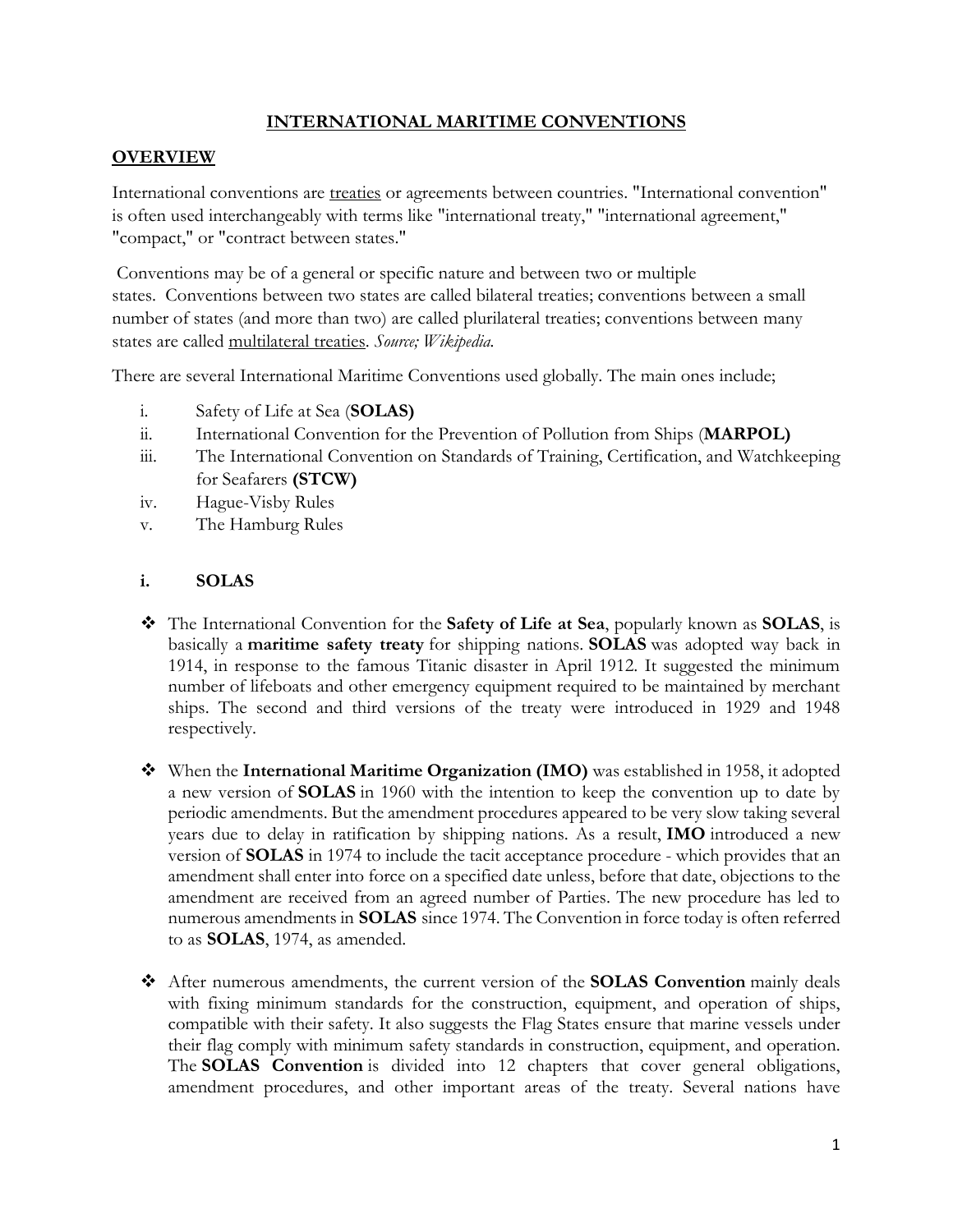integrated important provisions of these international regulations into their national laws so that legal proceedings can be started against rule-breaking shipping companies.

## **Chapters of the Treaty**

### **Chapter I - General Provisions**

❖ Includes regulations concerning the **survey** of the various types of ships and the issuing of **documents** signifying that the ship meets the requirements of the Convention. The Chapter also includes provisions for the **control of ships in port**s of other Contracting Governments.

## **Chapter II-1 - Construction - Subdivision and stability, machinery, and electrical installations**

- ❖ The subdivision of passenger ships into **watertight compartments** must be such that after assumed damage to the ship's hull the vessel will remain afloat and stable. Requirements for watertight integrity and bilge pumping arrangements for passenger ships are also laid down as well as stability requirements for both passenger and cargo ships.
- ❖ The degree of subdivision measured by the maximum permissible distance between two adjacent bulkheads - varies with the ship's length and the service in which it is engaged. The highest degree of subdivision applies to passenger ships.
- ❖ Requirements covering machinery and electrical installations are designed to ensure that services that are essential for the safety of the ship, passengers, and crew are maintained under various emergency conditions.
- ❖ "Goal-based standards" for oil tankers and bulk carriers were adopted in 2010, requiring new ships to be designed and constructed for a specified design life and to be safe and environmentally friendly, in intact and specified damage conditions, throughout their life. Under the regulation, ships should have adequate strength, integrity, and stability to minimize the risk of loss of the ship or pollution to the marine environment due to structural failure, including collapse, resulting in flooding or loss of watertight integrity.

### **Chapter II-2 - Fire protection, fire detection, and fire extinction**

- ❖ Includes detailed **fire safety provisions** for all ships and specific measures for passenger ships, cargo ships, and tankers.
- ❖ They include the following principles: division of the ship into main and vertical zones by thermal and structural boundaries; separation of accommodation spaces from the remainder of the ship by thermal and structural boundaries; restricted use of combustible materials; detection of any fire in the zone of origin; containment and extinction of any fire in the space of origin; protection of the means of escape or of access for fire-fighting purposes; ready availability of fire-extinguishing appliances; minimization of the possibility of ignition of flammable cargo vapor.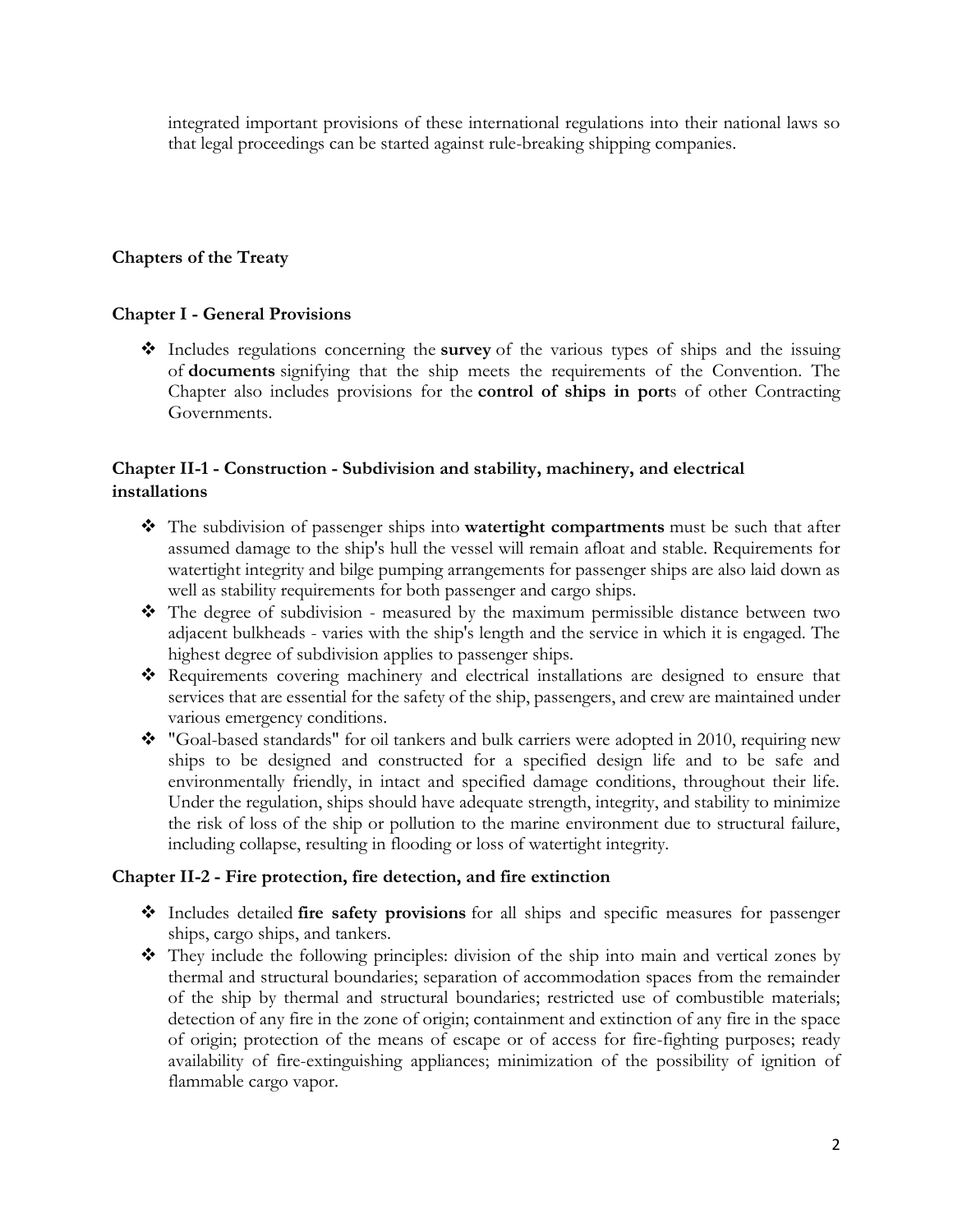#### **Chapter III - Life-saving appliances and arrangements**

❖ The Chapter includes requirements for **life-saving appliances** and **arrangements**, including requirements for **lifeboats, rescue boats**, and **life jackets** according to the type of ship. The International Life-Saving Appliance (LSA) Code gives specific technical requirements for LSAs and is mandatory under Regulation 34, which states that all life-saving appliances and arrangements shall comply with the applicable requirements of the LSA Code.

### **Chapter IV - Radio communications**

❖ The Chapter incorporates the **Global Maritime Distress and Safety System (GMDSS).** All passenger ships and all cargo ships of 300 gross tonnage and upwards on international voyages are required to carry equipment designed to improve the chances of rescue following an accident, including satellite emergency position indicating radio beacons (EPIRBs) and search and rescue transponders (SARTs) for the location of the ship or survival craft.

❖

Regulations in Chapter IV cover undertakings by contracting governments to provide radio communication services as well as ship requirements for the carriage of radio communications equipment. The Chapter is closely linked to the Radio Regulations of the International Telecommunication Union.

### **Chapter V - Safety of navigation**

- ❖ This chapter identifies certain **navigation safety services** which should be provided by Contracting Governments and sets forth provisions of an operational nature applicable in general to all ships on all voyages. This is in contrast to the Convention as a whole, which only applies to certain classes of ships engaged on international voyages.
- ❖ The subjects covered include the maintenance of meteorological services for ships; the ice patrol service; the routing of ships; and the maintenance of search and rescue services.
- ❖ This Chapter also includes a general obligation for masters to proceed to the assistance of those in distress and for Contracting Governments to ensure that all ships shall be sufficiently and efficiently manned from a safety point of view.
- ❖ The chapter makes mandatory the carriage of **voyage data recorders (VDRs)** and **automatic ship identification systems (AIS).**

### **Chapter VI - Carriage of Cargoes**

❖ The Chapter covers all types of cargo (except liquids and gases in bulk) "which, owing to their particular hazards to ships or persons on board, may require special precautions". The regulations include requirements for stowage and securing of cargo or cargo units (such as containers). The Chapter requires cargo ships carrying grain to comply with the International Grain Code.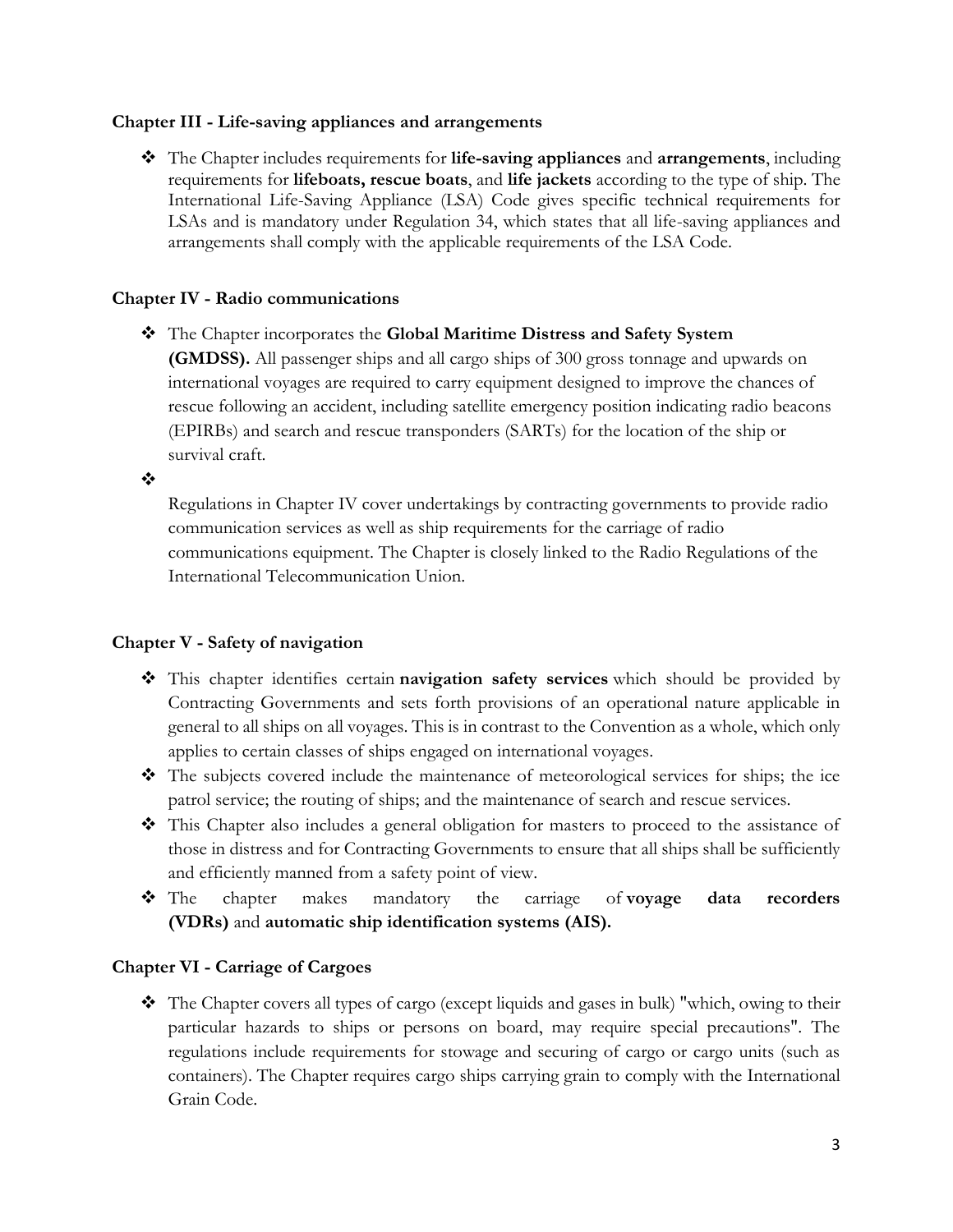#### **Chapter VII - Carriage of dangerous goods**

## ❖ **The regulations are contained in three parts:**

**Part A** - Carriage of dangerous goods in packaged form - includes provisions for the classification, packing, marking, labeling and placarding, documentation, and stowage of dangerous goods. Contracting Governments are required to issue instructions at the national level and the Chapter makes mandatory the International Maritime Dangerous Goods (IMDG) Code, developed by IMO, which is constantly updated to accommodate new dangerous goods and to supplement or revise existing provisions.

- ❖ **Part A-1** Carriage of dangerous goods in solid form in bulk covers the documentation, stowage, and segregation requirements for these goods and requires reporting of incidents involving such goods.
- ❖ **Part <sup>B</sup>** covers the Construction and equipment of ships carrying dangerous liquid chemicals in bulk and requires chemical tankers to comply with the International Bulk Chemical Code (IBC Code).
- ❖ **Part <sup>C</sup>** covers the Construction and equipment of ships carrying liquefied gases in bulk and gas carriers to comply with the requirements of the International Gas Carrier Code (IGC Code).
- ❖ **Part <sup>D</sup>** includes special requirements for the carriage of packaged irradiated nuclear fuel, plutonium, and high-level radioactive wastes on board ships and requires ships carrying such products to comply with the International Code for the Safe Carriage of Packaged Irradiated Nuclear Fuel, Plutonium, and High-Level Radioactive Wastes on Board Ships (INF Code).
- ❖ The chapter requires the carriage of dangerous goods to be in compliance with the relevant provisions of the International Maritime Dangerous Goods Code (IMDG Code).

## **Chapter VIII - Nuclear ships**

❖ Gives basic requirements for **nuclear-powered ships** and is particularly concerned with radiation hazards. It refers to the detailed and comprehensive Code of Safety for Nuclear Merchant Ships which was adopted by the IMO Assembly in 1981.

## **Chapter IX - Management for the Safe Operation of Ships**

❖ The Chapter makes mandatory the **International Safety Management (ISM) Code**, which requires a safety management system to be established by the ship-owner or any person who has assumed responsibility for the ship (the "Company").

## **Chapter X - Safety measures for high-speed craft**

❖ The Chapter makes mandatory the **International Code of Safety for High-Speed Craft (HSC Code).**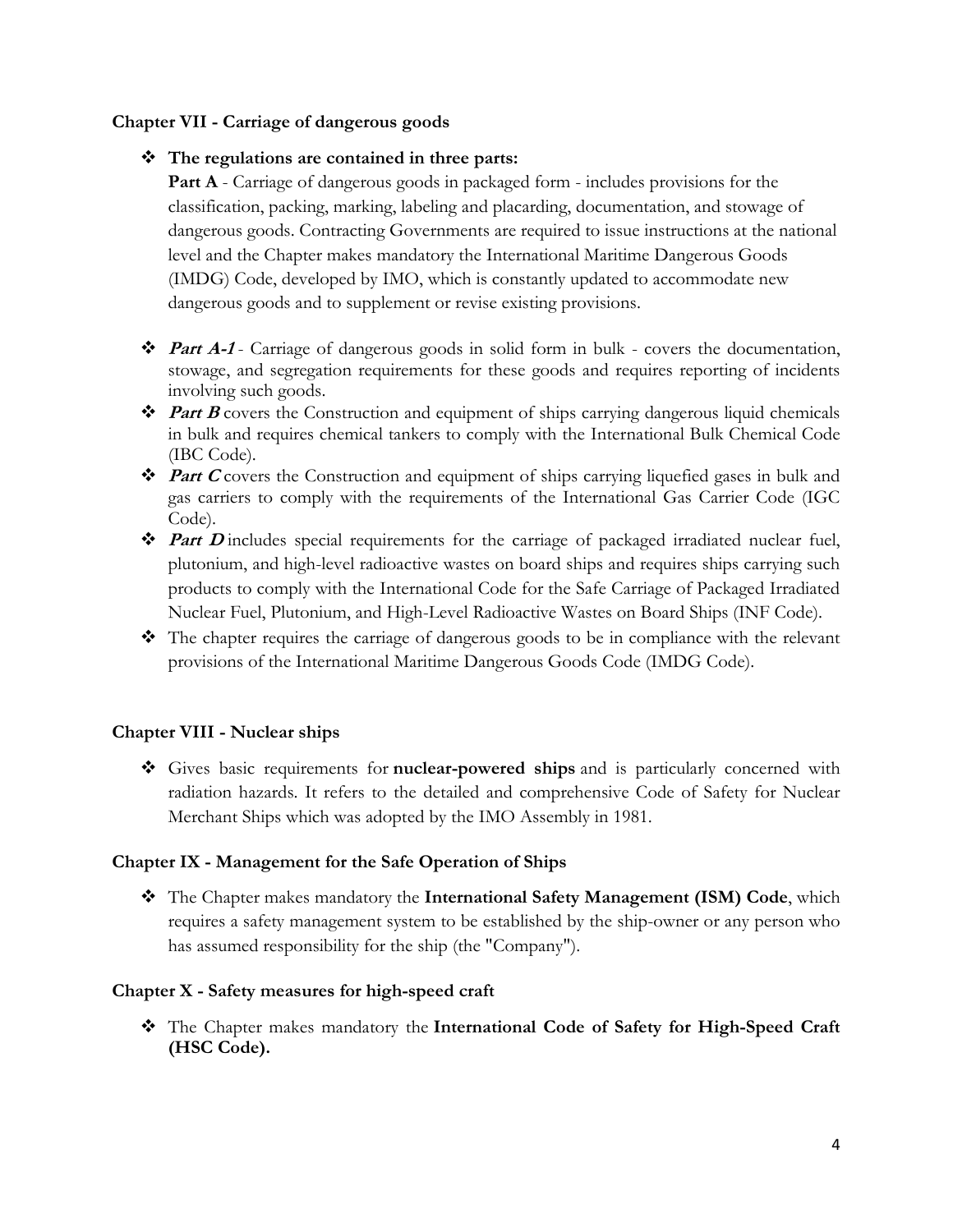### **Chapter XI-1 - Special measures to enhance maritime safety**

❖ The Chapter clarifies requirements relating to authorization of recognized organizations (responsible for carrying out surveys and inspections on Administrations' behalves); enhanced surveys; ship identification number scheme; and port State control on operational requirements.

#### **Chapter XI-2 - Special measures to enhance maritime security**

❖ **Regulation XI-2/3 o**f the chapter enshrines the **International Ship and Port Facilities Security Code (ISPS Code). Part <sup>A</sup>** of the Code is mandatory and **part <sup>B</sup>** contains guidance as to how best to comply with the mandatory requirements. Regulation XI-2/8 confirms the role of the Master in exercising his professional judgment over decisions necessary to maintain the security of the ship. It says he shall not be constrained by the Company, the charterer, or any other person in this respect.

**Regulation XI-2/5** requires all ships to be provided with a ship security alert system. Regulation XI-2/6 covers requirements for port facilities, providing among other things for Contracting Governments to ensure that port facility security assessments are carried out and that port facility security plans are developed, implemented, and reviewed in accordance with the ISPS Code. Other regulations in this chapter cover the provision of information to IMO, the control of ships in port, (including measures such as the delay, detention, restriction of operations including movement within the port, or expulsion of a ship from the port), and the specific responsibility of Companies.

### **Chapter XII - Additional safety measures for bulk carriers**

❖ The Chapter includes **structural requirements for bulk carriers** over 150 meters in length.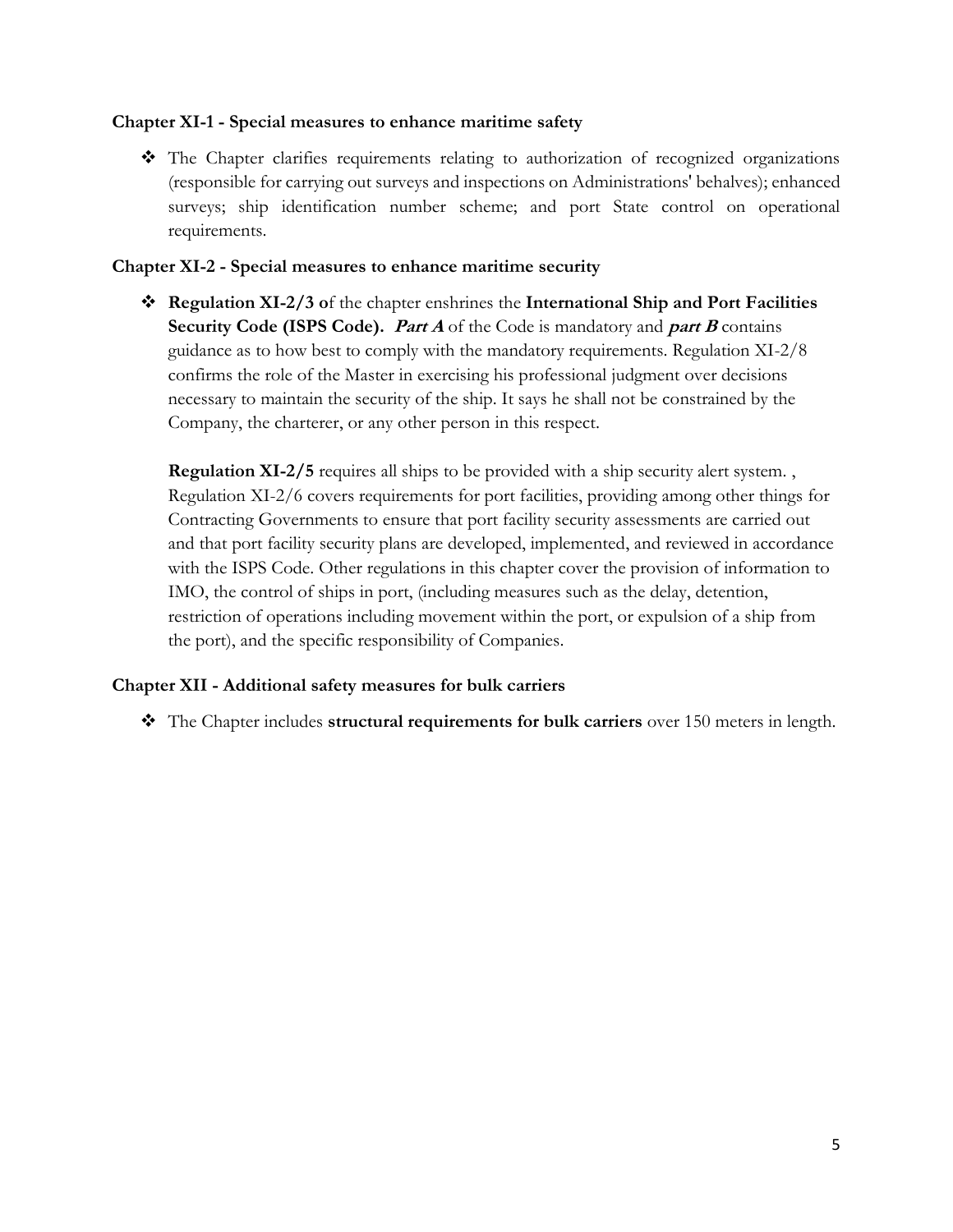## **ii. THE INTERNATIONAL CONVENTION FOR THE PREVENTION OF POLLUTION FROM SHIPS (MARPOL)**

- ❖ The **International Convention for the Prevention of Pollution from Ships (MARPOL)** is the most important international regulation for preventing pollution of the marine environment by oil tankers due to accidental or operational causes. **MARPOL** was adopted by **IMO** in 1973, which incorporated much of the provisions of **OILPOL 1954** and its amendments into Annex I. Annex I made several improvements in **OILPOL**. It suggested requirements for regular monitoring of oil discharges into seawater and made Governments responsible to provide shore reception and treatment facilities at oil terminals and ports. Other five annexes of **MARPOL** cover **chemicals, harmful substance packages, sewage, garbage,** and **air pollution** in their respective spheres.
- ❖ **Annex I** of the Convention contains the most important regulations for preventing pollution by oil from shipping vessels. As **MARPOL 73** was under the process of implementation, a series of tanker accidents occurred in 1976-77, leading to the formulation of the 1978 **MARPOL Protocol** that fully absorbed the 1973 Convention. The combined version, referred to as (MARPOL 73/78), was finally implemented in October 1983. In 1997, a new Protocol was adopted by IMO to amend and add a new **Annex VI** in the Convention, which was finally implemented in May 2005.
- ❖ In July 2011, IMO introduced new amendments to **Annex V** that prohibit the discharge of all garbage into the sea, except as provided otherwise, under specific circumstances. IMO also included new measures **in Annex VI** to significantly reduce the greenhouse gas emission from [merchant ships.](http://maritime-connector.com/wiki/merchant-vessels/) The amended version of Annex V and VI came into force on January 01, 2013. At present, 136 nations representing 98% of global shipping tonnage are signatories to the **MARPOL Convention**.

### **Annexes of MARPOL Convention:**

## **Annex I Regulations for the Prevention of Pollution by Oil (entered into force 2 October 1983)**

❖ Covers **prevention of pollution by oil** from operational measures as well as from accidental discharges; the 1992 amendments to Annex I made it mandatory for new oil tankers to have double hulls and brought in a phase-in schedule for existing tankers to fit double hulls, which was subsequently revised in 2001 and 2003.

## **Annex II Regulations for the Control of Pollution by Noxious Liquid Substances in Bulk (entered into force 2 October 1983)**

❖ Details the **discharge criteria** and **measures** for the control of **pollution by noxious liquid substances** carried in bulk; some 250 substances were evaluated and included in the list appended to the Convention; the discharge of their residues is allowed only to reception facilities until certain concentrations and conditions (which vary with the category of substances) are complied with. In any case, no discharge of residues containing noxious substances is permitted within **12 nautical miles** of the nearest land.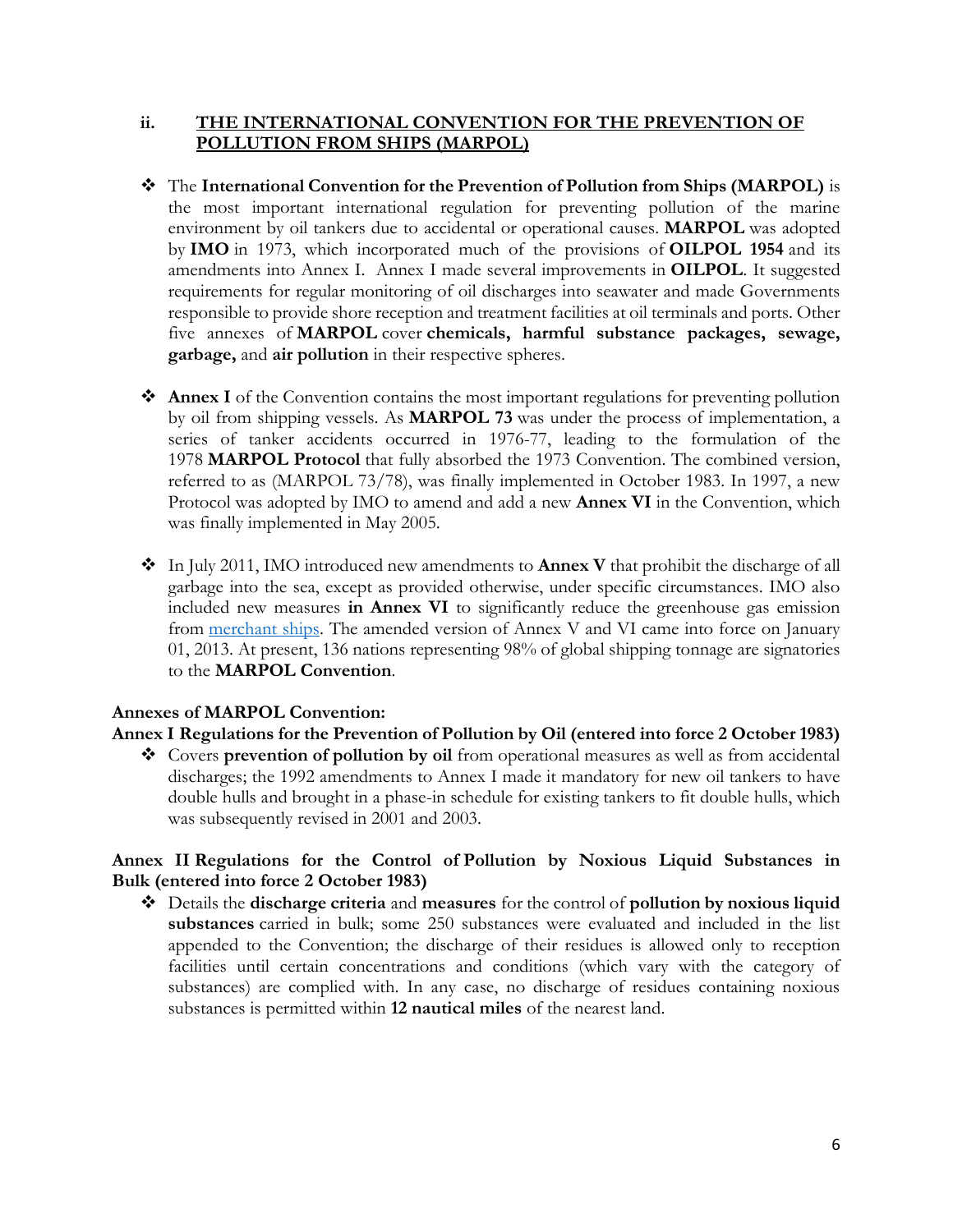**Annex III Prevention of Pollution by Harmful Substances Carried by Sea in Packaged Form (entered into force 1 July 1992)**

- ❖ Contains **general requirements** for the issuing of detailed standards on **packing, marking, labeling, documentation, stowage, quantity limitations, exceptions,** and **notifications.**
- ❖ For the purpose of this Annex, **"harmful substances**" are those substances that are identified as marine pollutants in the **International Maritime Dangerous Goods Code (IMDG Code)** or which meet the criteria in the Appendix of Annex III.

## ❖ **Annex IV Prevention of Pollution by Sewage from Ships (entered into force 27 September 2003)**

Contains requirements to **control pollution of the sea by sewage**; the discharge of sewage into the sea is prohibited, except when the ship has in operation an approved sewage treatment plant or when the ship is discharging comminuted and disinfected sewage using an approved system at a distance of more than three nautical miles from the nearest land; sewage which is not comminuted or disinfected has to be discharged at a distance of more than 12 nautical miles from the nearest land.

In July 2011, IMO adopted the most recent amendments to MARPOL Annex IV which entered into force on 1 January 2013. The amendments introduce the Baltic Sea as a special area under Annex IV and add new discharge requirements for passenger ships while in a special area.

## **Annex V Prevention of Pollution by Garbage from Ships (entered into force 31 December 1988)**

- ❖ Deals with different types of **garbage** and specifies the distances from land and the manner in which they may be disposed of; the most important feature of the Annex is the complete ban imposed on the disposal into the sea of all forms of plastics.
- ❖ In July 2011, IMO adopted extensive amendments to Annex V which entered into force on 1 January 2013. The revised Annex V prohibits the discharge of all garbage into the sea, except as provided otherwise, under specific circumstances.

### **Annex VI Prevention of Air Pollution from Ships (entered into force 19 May 2005)**

❖ Sets **limits on Sulphur oxide** and **nitrogen oxide emissions** from ship exhausts and prohibits deliberate emissions of ozone-depleting substances; designated emission control areas set more stringent standards for SOx, NOx, and particulate matter.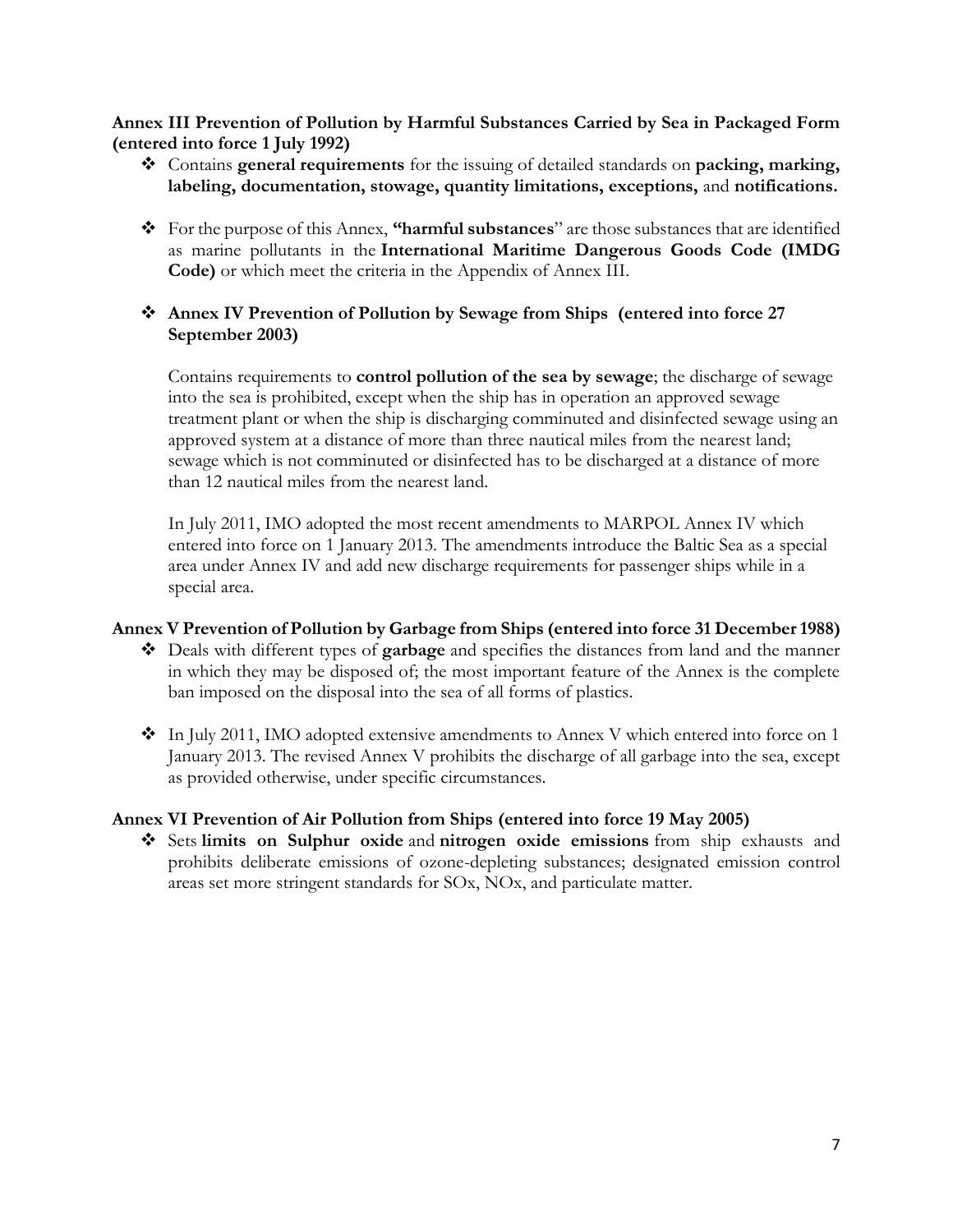# **iii. THE INTERNATIONAL CONVENTION ON STANDARDS OF TRAINING, CERTIFICATION, AND WATCHKEEPING FOR SEAFARERS (STCW)**

- ❖ The **STCW** was adopted by **IMO** on July 07, 1978, in London. As the name suggests, the **Convention** has been created to set minimum training, certification, and watchkeeping standards for masters and officers which countries are obliged to meet or exceed.
- ❖ The **Convention** came into effect in 1984 after the ratification by a pre-requisite number of countries. The **STCW Convention** was the first major initiative to set minimum requirements on training, certification, and watchkeeping for seafarers on an international level.
- ❖ Prior to this, these standards and ratings were set by individual nations ignoring the existing practices in other countries. That resulted in wide variations in standards of training and certification of mariners, and thus **STCW** came into force to deal with this problem. By 2011, there were 155 signatories to the **STCW Convention**, which represents 98.9 % of global shipping tonnage.
- ❖ **IMO** made major amendments to **STCW Convention** in 1995 at the behest of the **US Coast** Guard. These amendments didn't require ratification by signatory nations like the original convention. However, **STCW 95** amendments completely rewrote enforcement procedures related to the **Convention**.
- ❖ They led to the division of technical annexes into regulations and the creation of an **STCW Code**, which sets stringent standards for mariners to meet. **Part <sup>A</sup>** of the **STCW Code** is made mandatory while **Part <sup>B</sup>** is recommended. Another major change was the requirement for signatories to provide detailed information to **IMO** regarding administrative measures taken to ensure compliance with the **Convention**. Earlier IMO was not directly involved in areas related to compliance and implementation, and it was the responsibility of flag States to ensure compliance. These amendments came into force on February 1, 1997.
- ❖ Other major amendments (known as **Manila amendments**) to the **STCW Conventions** were adopted in June 2010 that made significant changes in the existing **Convention** and **Code**. Aimed at making the Convention and Code up to date to address new issues in this area, these amendments entered into force on January 01, 2012, under the tacit acceptance procedure.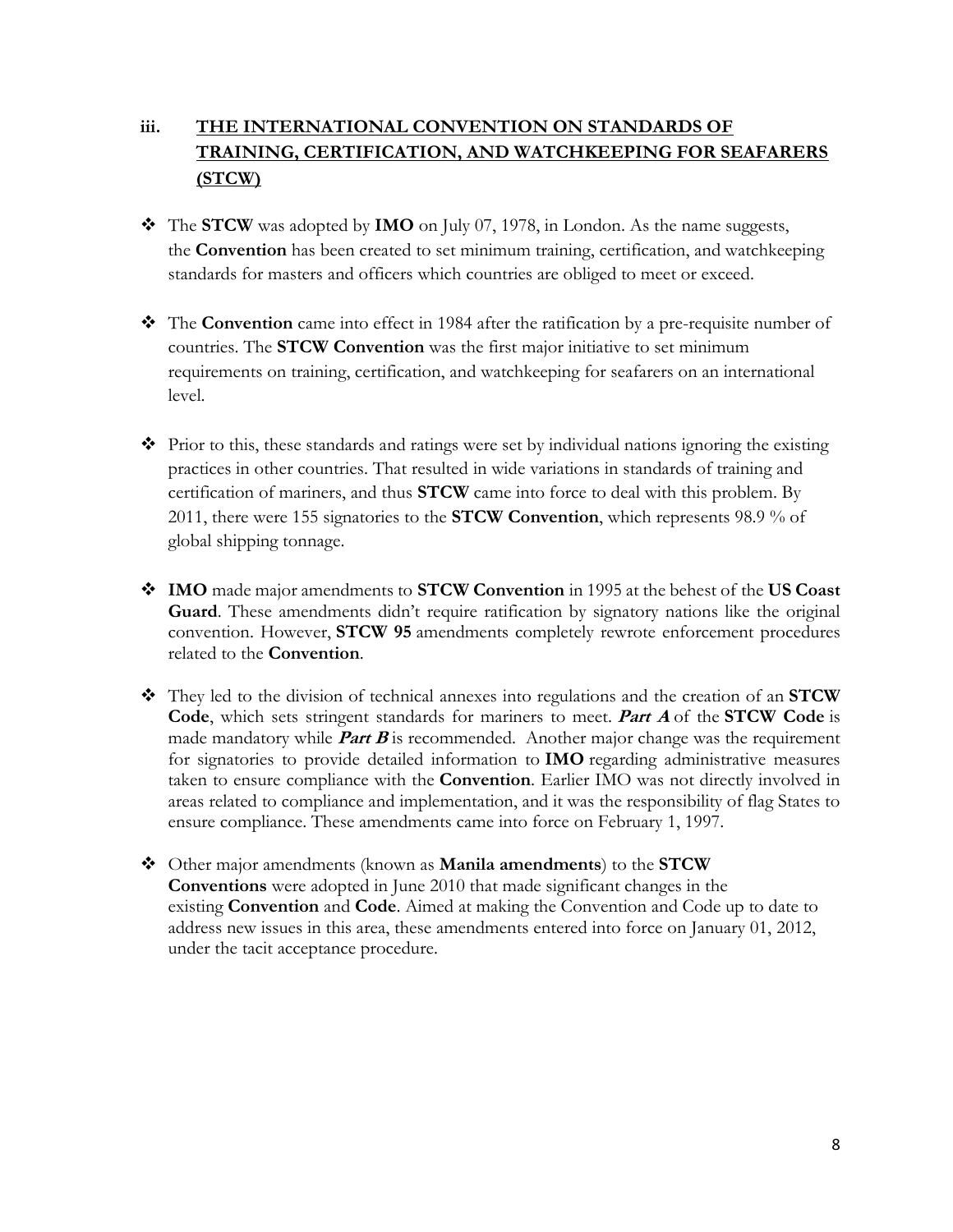### **STCW Convention chapters**

#### **Chapter I - General Provisions**

They include the following:

#### ❖ **Ensuring compliance with the Convention**

Parties to the Convention are required to provide detailed information to IMO concerning administrative measures taken to ensure compliance with the **Convention**. This represented the first time that IMO had been called upon to act in relation to compliance and implementation - generally, implementation is down to the flag States, while port State control also acts to ensure compliance.

- ❖ Under Chapter, I, regulation I/7 of the revised **Convention**, Parties are required to provide detailed information to IMO concerning administrative measures taken to ensure compliance with the **Convention**, education and training courses, certification procedures, and other factors relevant to implementation.
- ❖ **By 1 August 1998 -** the deadline for submission of information established in section A-I/7 of the STCW Code - 82 out of the 133 STCW Parties had communicated information on compliance with the requirements of the revised Convention. The 82 Parties which met the deadline represent well over 90% of the world's ships and seafarers.
- ❖ The information is reviewed by panels of competent persons, nominated by Parties to the STCW Convention, who report on their findings to the IMO Secretary-General, who, in turn, reports to the Maritime Safety Committee (MSC) on the Parties which fully comply. The MSC then produces a list of Parties in compliance with the 1995 amendments.
- $\triangle$  The first list of countries was approved by the MSC at its 73rd session held from 27 November to 6 December 2000 – it included 71 countries and one Associate Member of IMO.

### **Port State control**

❖ The revised Chapter I includes enhanced procedures concerning the exercise of port State to allow intervention in the case of deficiencies deemed to pose a danger to persons, property or the environment (regulation I/4). This can take place if certificates are not in order or if the ship is involved in a collision or grounding, if there is an illegal discharge of substances (causing pollution) or if the ship is maneuvered in an erratic or unsafe manner, etc.

### **Other regulations in chapter I include:**

### **Measures are introduced for watchkeeping personnel to prevent fatigue.**

❖ Parties are required to establish procedures for investigating acts by persons to whom they have issued certificates that endanger the safety of the environment. Penalties and other disciplinary measures must be prescribed and enforced where the Convention is not complied with.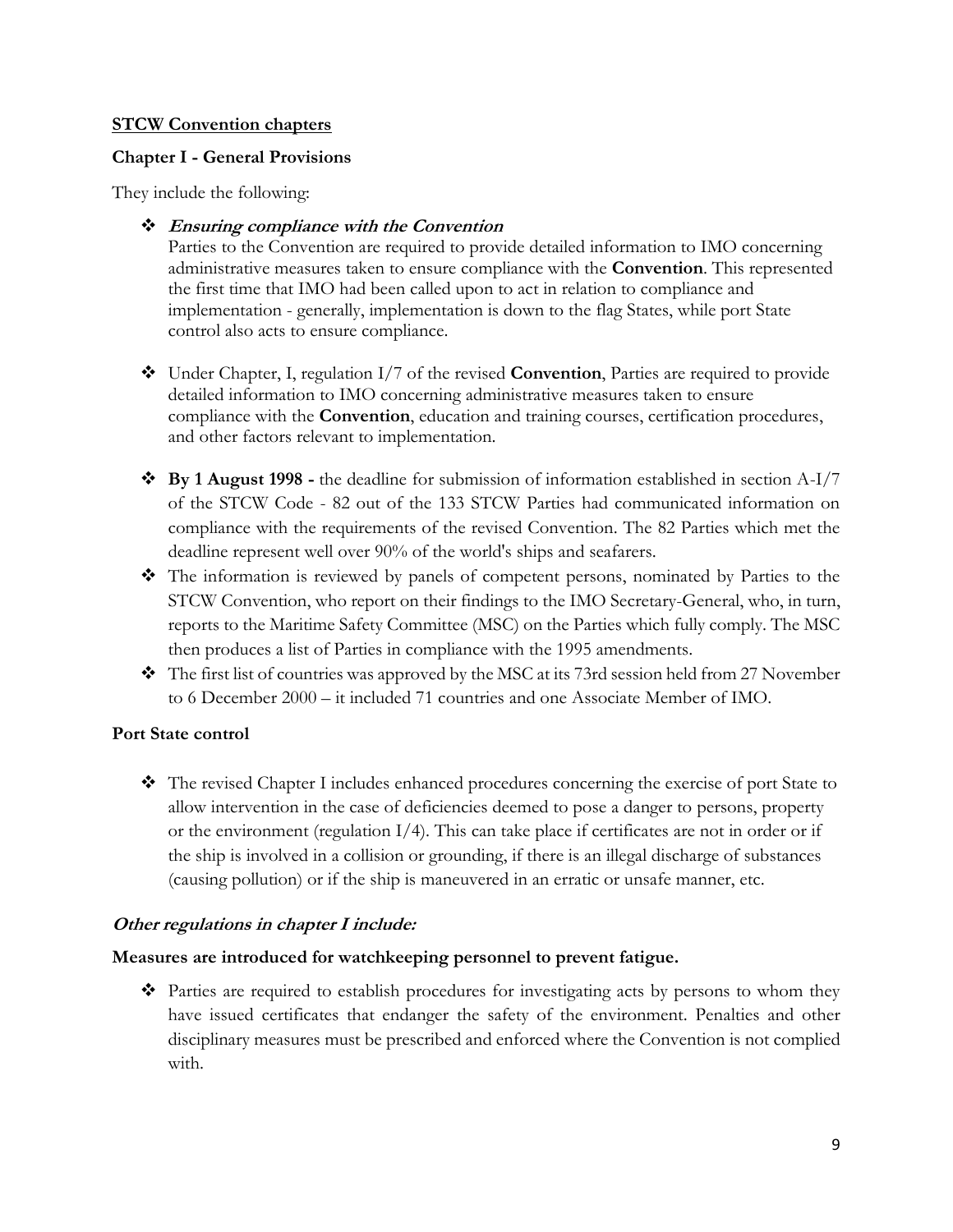- ❖ Technical innovations, such as the use of simulators for training and assessment purposes have been recognized. Simulators are mandatory for training in the use of radar and automatic radar plotting aids (regulation I/12 and section A-I/12 of the STCW Code).
- ❖ Parties are required to ensure that training, certification, and other procedures are continuously monitored by means of a quality standards system (regulation I/8).
- ❖ Every master, officer, and radio operator is required at intervals not exceeding five years to meet the fitness standards and the levels of professional competence contained in Section A-I/11 of the STCW Code.
- ❖ In order to assess the need for revalidation of certificates after 1 February 2002, Parties must compare the standards of competence previously required with those specified in the appropriate certificate in part A of the STCW Code. If necessary, the holders of certificates may be required to undergo training or refresher courses (regulation I/11).

## **Chapter II: Master and deck department**

❖ The Chapter was revised and updated.

## **Chapter III: Engine department**

❖ The Chapter was revised and updated.

### **Chapter IV: Radio communication and radio personnel**

❖ The Chapter was revised and updated.

### **Chapter V: Special training requirements for personnel on certain types of ships**

- ❖ Special requirements were introduced concerning the training and qualifications of personnel on board **ro-ro passenger ships**. Previously the only special requirements in the **Convention** concerned crews on tankers.
- ❖ This change was made in response to proposals made by the **Panel of Experts** set up to look into ro-ro safety following the capsize and sinking of the ferry Estonia in September 1994. Crews on ro-ro ferries have to receive training in technical aspects and also in-crowd and crisis management and human behavior.

### **Chapter VI: Emergency, occupational safety, medical care, and survival functions**

❖ The **Chapter** incorporates the previous **Chapter VI**: Proficiency in survival craft and includes mandatory minimum requirements for familiarization, basic safety training and instruction for all seafarers; mandatory minimum requirements for the issue of certificates of proficiency in survival craft, rescue boats, and fast rescue boats; mandatory minimum requirements for training in advanced firefighting; and mandatory minimum requirements relating to medical first aid and medical care.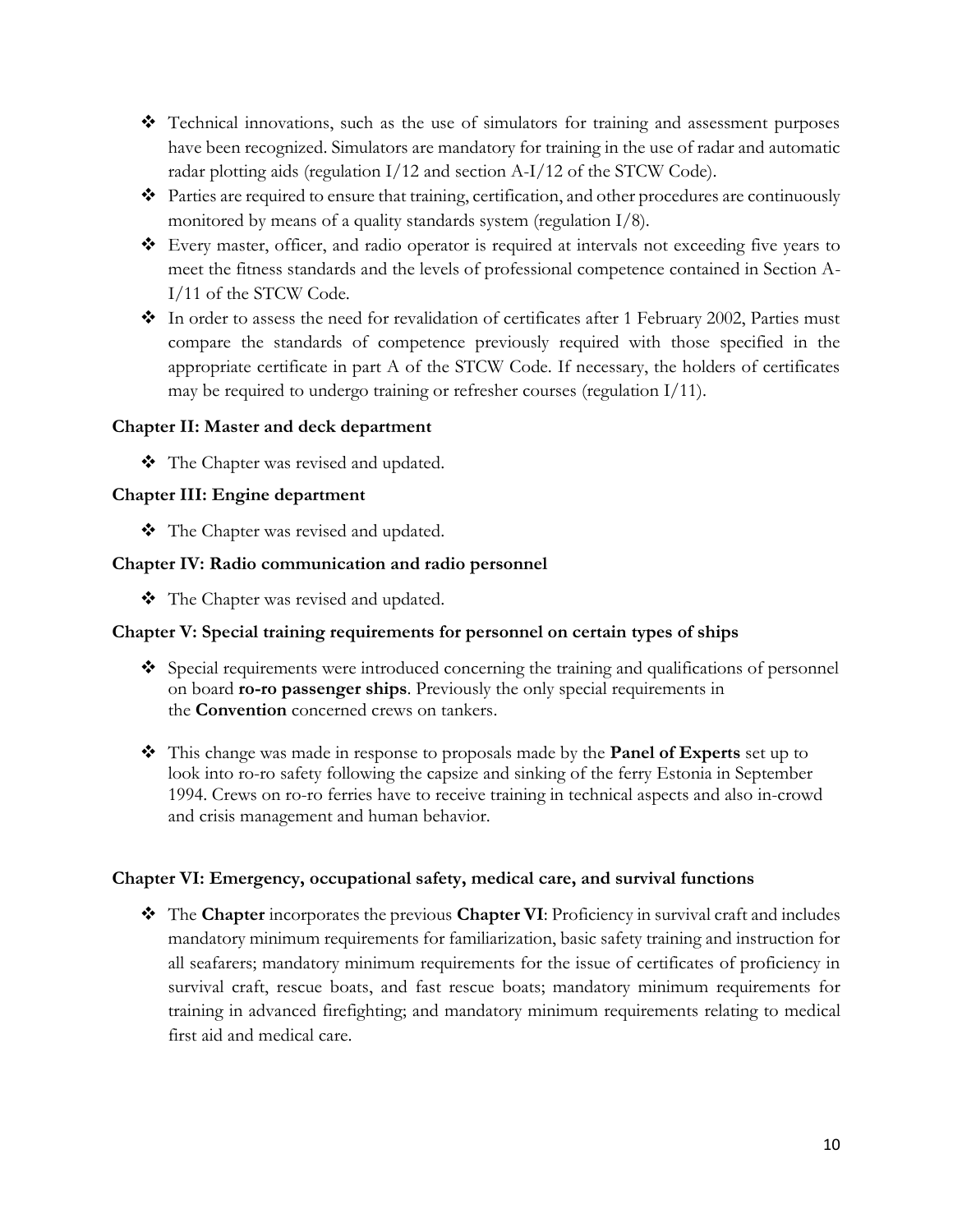#### **Chapter VII: Alternative certification**

❖ **Regulations regarding alternative certification** (also known as the functional approach) are included in a new **Chapter VII.** This involves enabling crews to gain training and certification in various departments of seafaring rather than being confined to one branch (such as a deck or engine room) for their entire career. Although it is a relatively new concept, the 1995 Conference was anxious not to prevent its development. At the same time, the new Chapter is intended to ensure that safety and the environment are not threatened in any way. The use of equivalent education and training arrangements is permitted under article IX.

## **Chapter VIII: Watchkeeping**

❖ Measures were introduced for watchkeeping personnel to prevent fatigue. Administrations are required to establish and enforce rest periods for watchkeeping personnel and to ensure that watch system are so arranged that the efficiency of watchkeeping personnel is not impaired by fatigue.

## **The STCW Code**

- ❖ The regulations contained in the Convention are supported by sections in the STCW Code. Generally speaking, the Convention contains basic requirements which are then enlarged upon and explained in the Code.
- ❖ Part A of the Code is mandatory. The minimum standards of competence required for seagoing personnel are given in detail in a series of tables. Chapter II of the Code, for example, deals with standards regarding the master and deck department.
- ❖ Part B of the Code contains recommended guidance that is intended to help Parties implement the Convention. The measures suggested are not mandatory and the examples given are only intended to illustrate how certain Convention requirements may be complied with. However, the recommendations, in general, represent an approach that has been harmonized by discussions within IMO and consultation with other international organizations.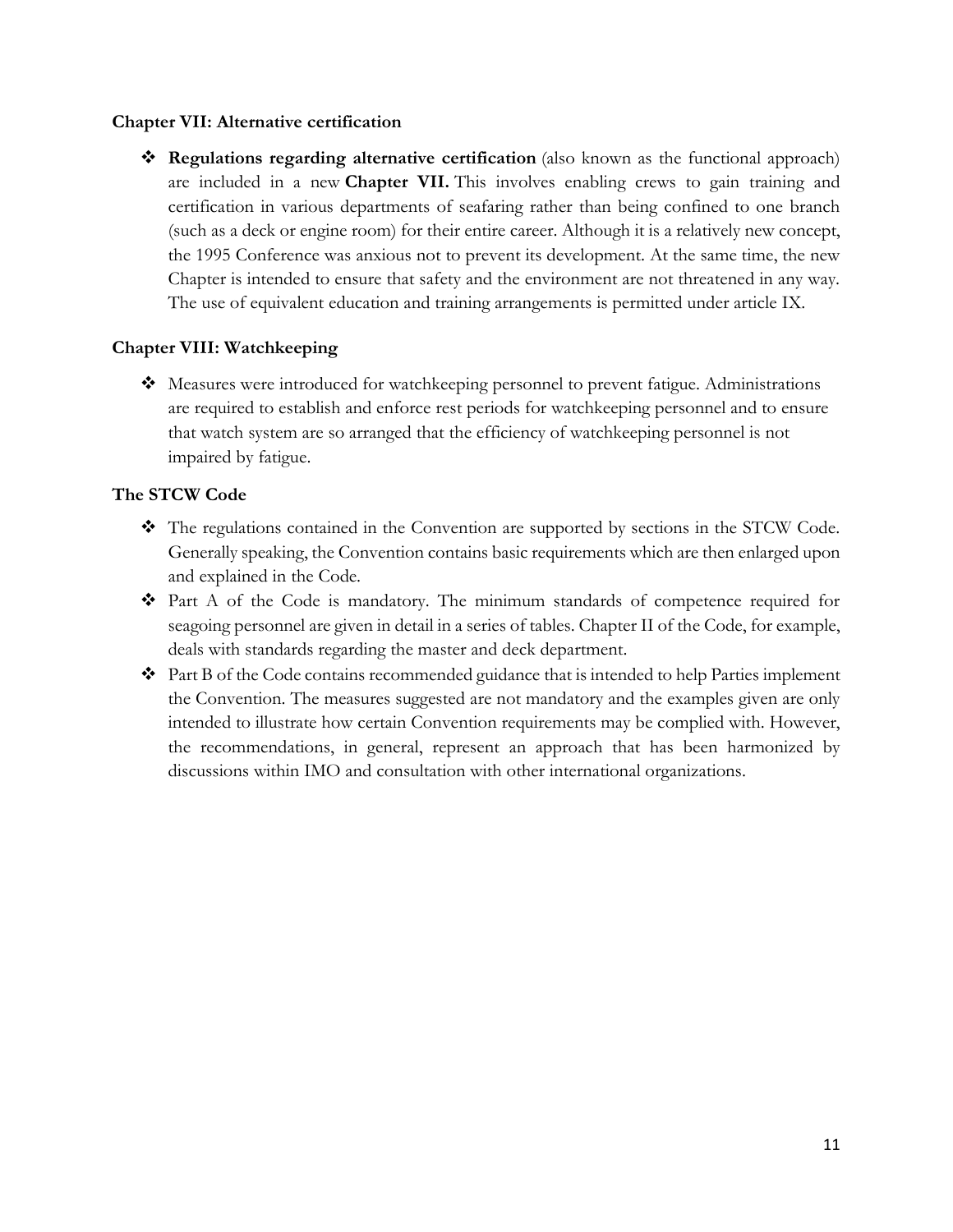### **iv. HAGUE-VISBY RULES**

- ❖ The **Hague Rules** are a set of rules governing the international carriage of goods by [merchant](http://maritime-connector.com/wiki/merchant-vessels/) [ships,](http://maritime-connector.com/wiki/merchant-vessels/) drafted at the **International Convention** in Brussels in 1924. The official title of the Convention was **"International Convention for the Unification of Certain Rules of Law relating to Bills of Lading**". These rules were created as a result of growing dissatisfaction among shippers and their insurers due to arbitrary restrictions imposed by carriers to limit their liability in case of damage or loss of cargo.
- ❖ The **Hague rules** were the first practical efforts made to solve this problem by establishing standard basic obligations and responsibilities of the carrier and shipper for goods covered under a bill of lading. These rules were amended in 1968 by the Brussels Amendments, and since they are known as the **Hague-Visby Rules**. Currently, 86 countries representing 90% of global shipping tonnage are signatories to the **Hague-Visby Rules**.
- ❖ The provisions of the **Hague Rules** have been the subject of debate ever since their inceptions, as shippers have been claiming that they are more inclined in favor of carriers. Under these **Rules,** the shippers will have to bear the cost in case of damage to cargo if they fail to prove that the ship was defective, improperly manned, or unable to safely transport and preserve the cargo. This clearly indicates that the carrier can avoid liability for damage or loss of cargo resulting from human errors if he proves that his ship is seaworthy and properly manned. The **Hague Rules** have been updated twice by protocols, but neither of them could address the basic liability provisions, which remain unchanged.
- ❖ According to **Article III** of the Hague Rules, the main duties and liabilities of the carrier are limited to Making the ship seaworthy; Properly manning, equipping, and supplying the ship; Make the holds, refrigerating and cooling chambers, and all other parts of the ship in which goods are carried, fit and safe for their reception, carriage, and preservation.
- ❖ **Article IV** further states "the carrier shall properly and carefully load, handle, stow, carry, keep, care for and discharge the goods carried". These provisions clearly indicate that the carrier's duties are not strict, and are limited to maintenance of a reasonable standard of professionalism and care.
- ❖ **Article IV** provides the carrier with a wide range of conditions where he can easily avoid his liability on cargo claims. The most controversial provision exempting the carrier from liability is related to negligent navigation and management of the ship. As a result, shippers have been claiming that these provisions are unfair to them and need to be amended.

### **Article II: Risks**

❖ Subject to the provisions of Article VI, under every contract of carriage of goods by water the carrier, in relation to the loading, handling, stowage, carriage, custody, care, and discharge of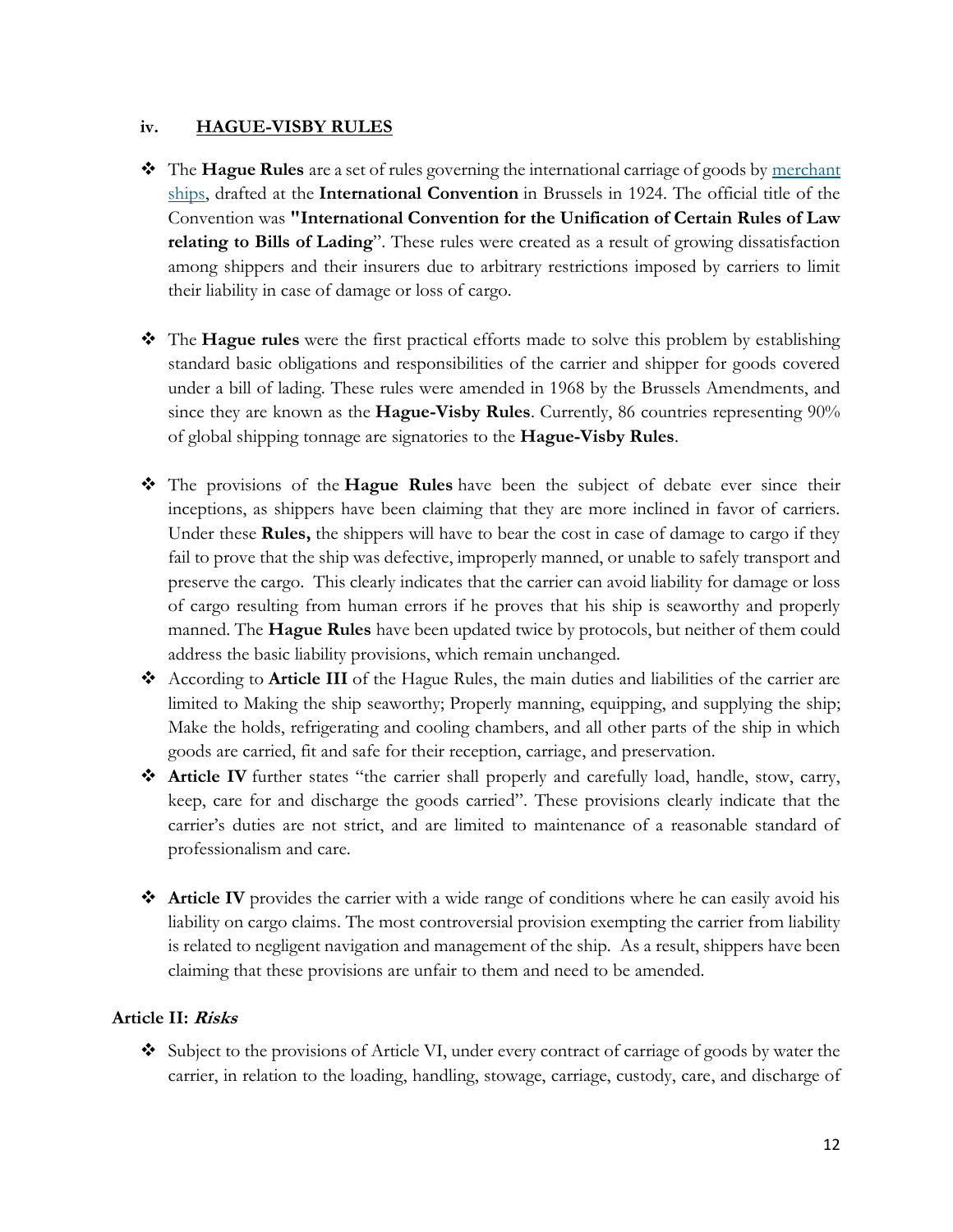such goods, shall be subject to the responsibilities and liabilities and entitled to the rights and immunities hereinafter set forth.

## **Article III: Responsibilities and Liabilities**

**1.** The carrier shall be bound, before and at the beginning of the voyage, to exercise due diligence to

- a) Make the ship seaworthy;
- b) Properly man, equip and supply the ship;
- c) Make the holds, refrigerating and cool chambers, and all other parts of the ship in which goods are carried, fit and safe for their reception, carriage, and preservation.

**2.** Subject to the provisions of Article IV, the carrier shall properly and carefully load, handle, stow, carry, keep, care for and discharge the goods carried.

**3.** After receiving the goods into his charge, the carrier, or the master or agent of the carrier, shall, on demand of the shipper, issue to the shipper a bill of lading showing among other things;

- a) Leading marks necessary for identification of the goods as the same are furnished in writing by the shipper before the loading of such goods starts, provided such marks are stamped or otherwise shown clearly upon the goods if uncovered, or on the cases or coverings in which such goods are contained, in such a manner as should ordinarily remain legible until the end of the voyage;
- b) The number of packages or pieces, or the quantity, or weight, as the case may be, as furnished in writing by the shipper;
- c) The apparent order and condition of the goods: Provided that no carrier, master or agent of the carrier shall be bound to state or show in the bill of lading any marks, number, quantity, or weight which he has reasonable ground for suspecting not accurately to represent the goods actually received or which he has had no reasonable means of checking.

**4.** Such a bill of lading shall be prima facie evidence of the receipt by the carrier of the goods as therein described in accordance with paragraphs 3(a), (b), and (c).

However, proof to the contrary shall not be admissible when the bill of lading has been transferred to a third party acting in good faith.

**5.** The shipper shall be deemed to have guaranteed to the carrier the accuracy at the time of shipment of the marks, number, quantity, and weight, as furnished by him, and the shipper shall indemnify the carrier against all loss, damages, and expenses arising or resulting from inaccuracies in such particulars. The right of the carrier to such indemnity shall in no way limit his responsibility and liability under the contract of carriage to any person other than the shipper.

**6.** Unless notice of loss or damage and the general nature of such loss or damage be given in writing to the carrier or his agent at the port of discharge before or at the time of the removal of the goods into the custody of the person entitled to delivery thereof under the contract of carriage, or, if the loss or damage be not apparent, within three days, such removal shall be prima facie evidence of the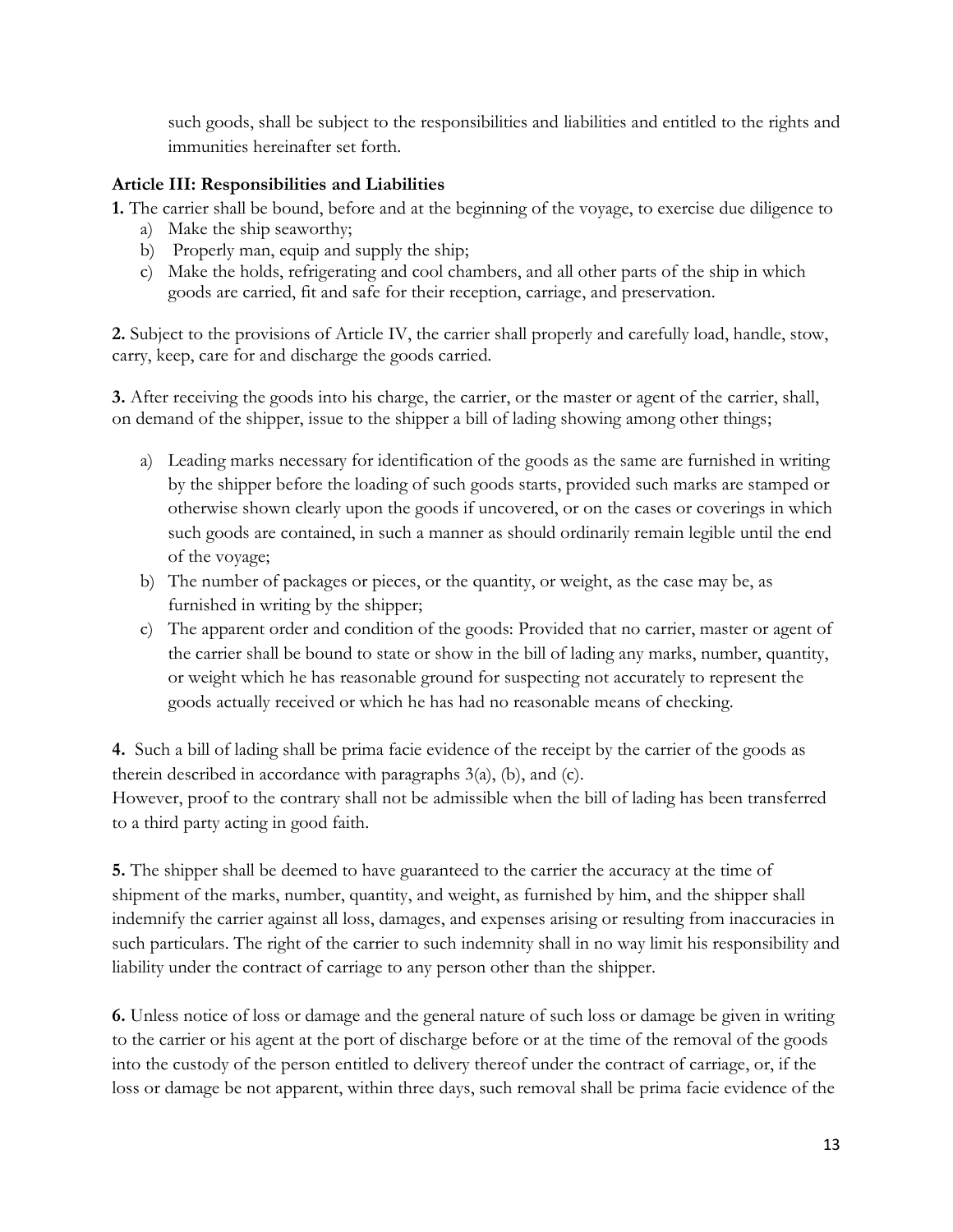delivery by the carrier of the goods as described in the bill of lading.

- The notice in writing need not be given if the state of the goods has at the time of their receipt been the subject of joint survey or inspection.
- Subject to paragraph 6 bis the carrier and the ship shall, in any event, be discharged from all liability whatsoever in respect of the goods, unless suit is brought within one year of their delivery or of the date when they should have been delivered. This period may, however, be extended if the parties so agree after the cause of action has arisen.
- In the case of any actual or apprehended loss or damage the carrier and the receiver shall give all reasonable facilities to each other for inspecting and tallying the goods.

**6.** An action for indemnity against a third person may be brought even after the expiration of the year provided for in the preceding paragraph if brought within the time allowed by the law of the Court seized of the case. However, the time allowed shall be not less than three months, commencing from the day when the person bringing such action for indemnity has settled the claim or has been served with process in the action against himself.

**7.** After the goods are loaded the bill of lading to be issued by the carrier, master or agent of the carrier, to the shipper shall, if the shipper so demands, be a "shipped" bill of lading, provided that if the shipper shall have previously taken up any document of title to such goods, he shall surrender the same as against the issue of the "shipped" bill of lading, but at the option of the carrier such document of title may be noted at the port of shipment by the carrier, master, or agent with the name or names of the ship or ships upon which the goods have been shipped and the date or dates of shipment, and when so noted the same shall for the purpose of this Article be deemed to constitute a "shipped" bill of lading.

**8.** Any clause, covenant, or agreement in a contract of carriage relieving the carrier or the ship from liability for loss or damage to or in connection with goods arising from negligence, fault, or failure in the duties and obligations provided in this Article or lessening such liability otherwise than as provided in these Rules, shall be null and void and of no effect.

A benefit of insurance or similar clause shall be deemed to be a clause relieving the carrier from liability.

## **Article IV: Rights and Immunities**

**1.** Neither the carrier nor the ship shall be liable for loss or damage arising or resulting from unseaworthiness unless caused by want of due diligence on the part of the carrier to make the ship seaworthy, and to secure that the ship is properly manned, equipped, and supplied, and to make the holds, refrigerating and cool chambers and all other parts of the ship in which goods are carried fit and safe for their reception, carriage, and preservation in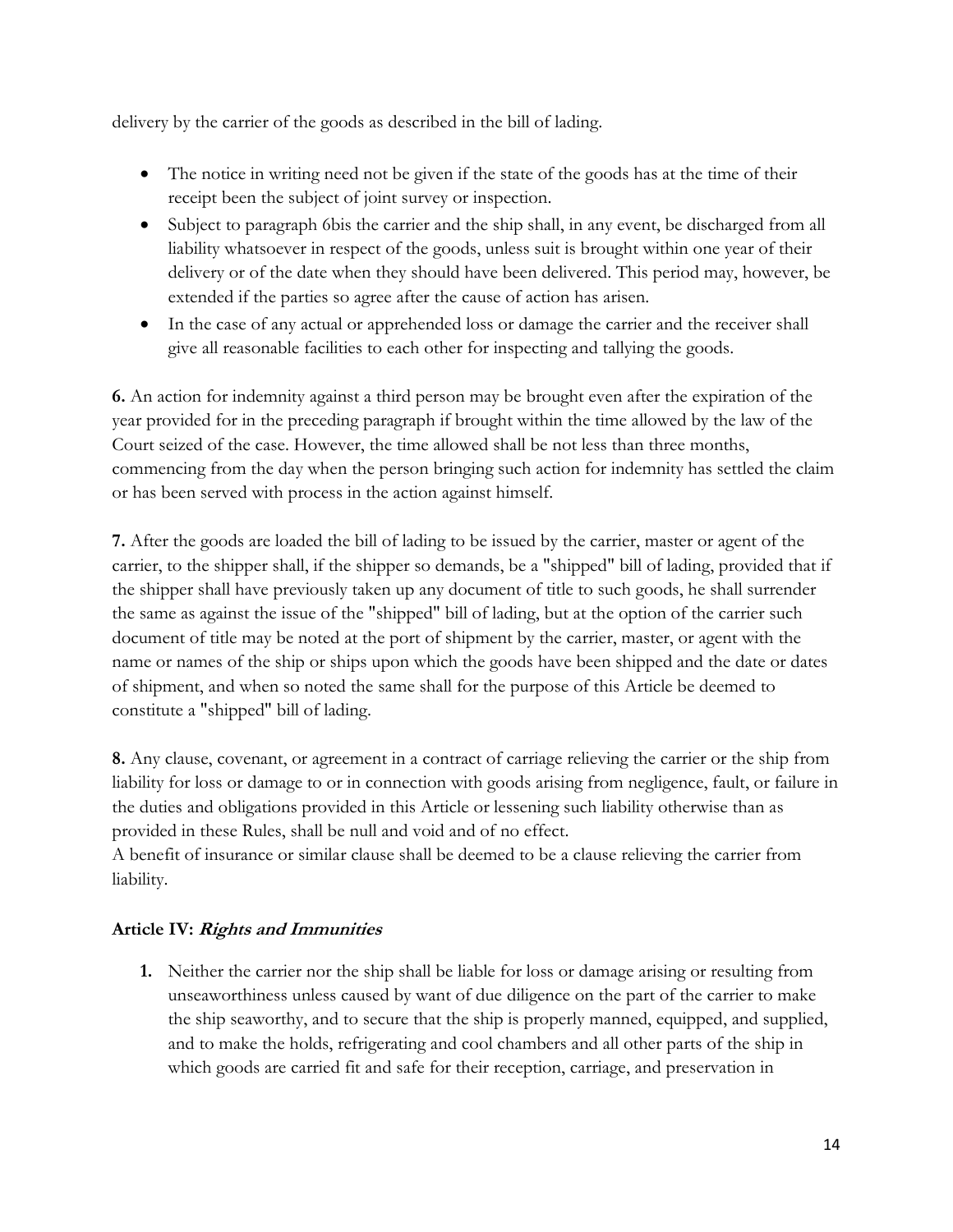accordance with the provisions of paragraph 1 of Article III.

Whenever loss or damage has resulted from unseaworthiness, the burden of proving the exercise of due diligence shall be on the carrier or other person claiming exemption under this article.

**2.** Neither the carrier nor the ship shall be responsible for loss or damage arising or resulting from

- Act, neglect, or default of the master, mariner, pilot or the servants of the carrier in the navigation or in the management of the ship;
- Fire, unless caused by the actual fault or privity of the carrier;
- Perils, dangers and accidents of the sea or other navigable waters;
- Act of God:
- Act of war:
- Act of public enemies;
- Arrest or restraint of princes, rulers or people, or seizure under legal process;
- **Q**uarantine restrictions;
- Act or omission of the shipper or owner of the goods, his agent or representative;
- **S**trikes or lock-outs or stoppage or restraint of labor from whatever cause, whether partial or general;
- **R**iots and civil commotions;
- Saving or attempting to save life or property at sea;
- Wastage in bulk or weight or any other loss or damage arising from the inherent defect, quality, or vice of the goods;
- Insufficiency of packing;
- Insufficiency or inadequacy of marks;
- Latent defects not discoverable by due diligence;
- Any other cause arising without the actual fault and privity of the carrier, or without the fault or neglect of the agents or servants of the carrier, but the burden of proof shall be on the person claiming the benefit of this exception to show that neither the actual fault nor privity of the carrier nor the fault or neglect of the agents or servants of the carrier contributed to the loss or damage.

**3.** The shipper shall not be responsible for loss or damage sustained by the carrier or the ship arising or resulting from any cause without the act, fault, or neglect of the shipper, his agents, or his servants.

**4.** Any deviation in saving or attempting to save life or property at sea or any reasonable deviation shall not be deemed to be an infringement or breach of these Rules or of the contract of carriage, and the carrier shall not be liable for any loss or damage resulting therefrom.

**5. (a)** Unless the nature and value of such goods have been declared by the shipper before shipment and inserted in the bill of lading, neither the carrier nor the ship shall in any event be or become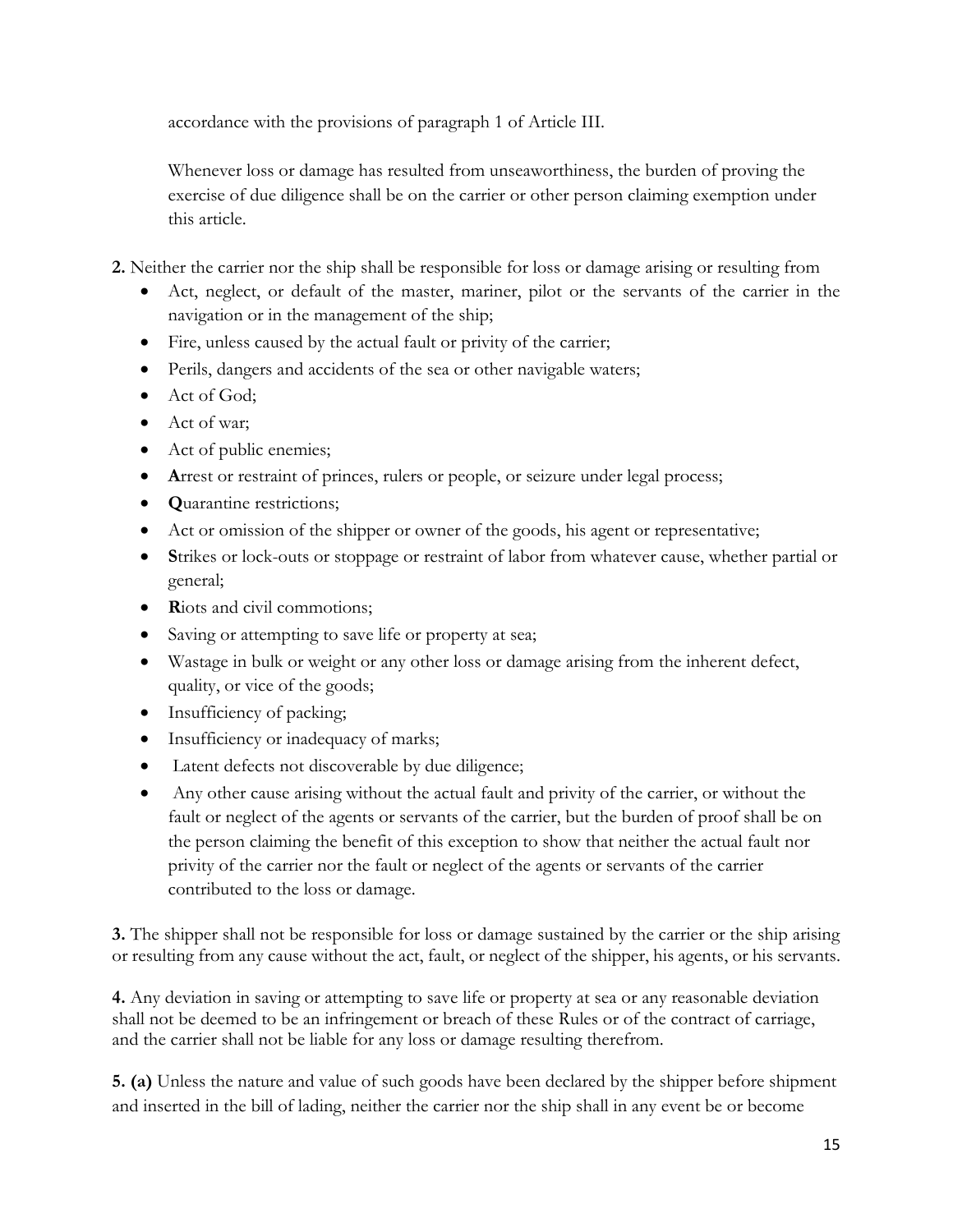liable for any loss or damage to or in connection with the goods in an amount exceeding 666.67 units of account per package or unit or 2 units of account per kilogram of the gross weight of the goods lost or damaged, whichever is the higher.

**(b)** The total amount recoverable shall be calculated by reference to the value of such goods at the place and time at which the goods are discharged from the ship in accordance with the contract or should have been so discharged.

The value of the goods shall be fixed according to the commodity exchange price, or, if there be no such price, according to the current market price, or, if there be no commodity exchange price or current market price, by reference to the normal value of goods of the same kind and quality.

**(c)** Where a container, pallet or similar article of transport is used to consolidate goods, the number of packages or units enumerated in the bill of lading as packed in such article of transport shall be deemed the number of packages or units for the purpose of this paragraph as far as these packages or units are concerned. Except as aforesaid such article of transport shall be considered the package or unit.

**(d)** The unit of account mentioned in this Article is the Special Drawing Right as defined by the International Monetary Fund. The amounts mentioned in sub-paragraph (a) of this paragraph shall be converted into national currency on the basis of the value of that currency on the date to be determined by the law of the Court seized of the case.

- ❖ The value of the national currency, in terms of the Special Drawing Right, of a State which is a member of the International Monetary Fund, shall be calculated in accordance with the method of valuation applied by the International Monetary Fund in effect at the date in question for its operations and transactions.
- ❖ The value of the national currency, in terms of the Special Drawing Right, of a State which is not a member of the International Monetary Fund, shall be calculated in a manner determined by that State.

Nevertheless, a State which is not a member of the International Monetary Fund and whose law does not permit the application of the provisions of the preceding sentences may, at the time of ratification of the Protocol of 1979 or accession thereto or at any time thereafter, declare that the limits of liability provided for in this Convention to be applied in its territory shall be fixed as follows:

In respect of the amount of 666.67 units of account mentioned in sub-paragraph (a) of paragraph 5 of this Article, 10,000 monetary units; in respect of the amount of 2 units of account mentioned in sub-paragraph (a) of paragraph 5 of this Article, 30 monetary units.

**(e)** Neither the carrier nor the ship shall be entitled to the benefit of the limitation of liability provided for in this paragraph if it is proved that the damage resulted from an act or omission of the carrier done with intent to cause damage, or recklessly and with the knowledge that damage would probably result.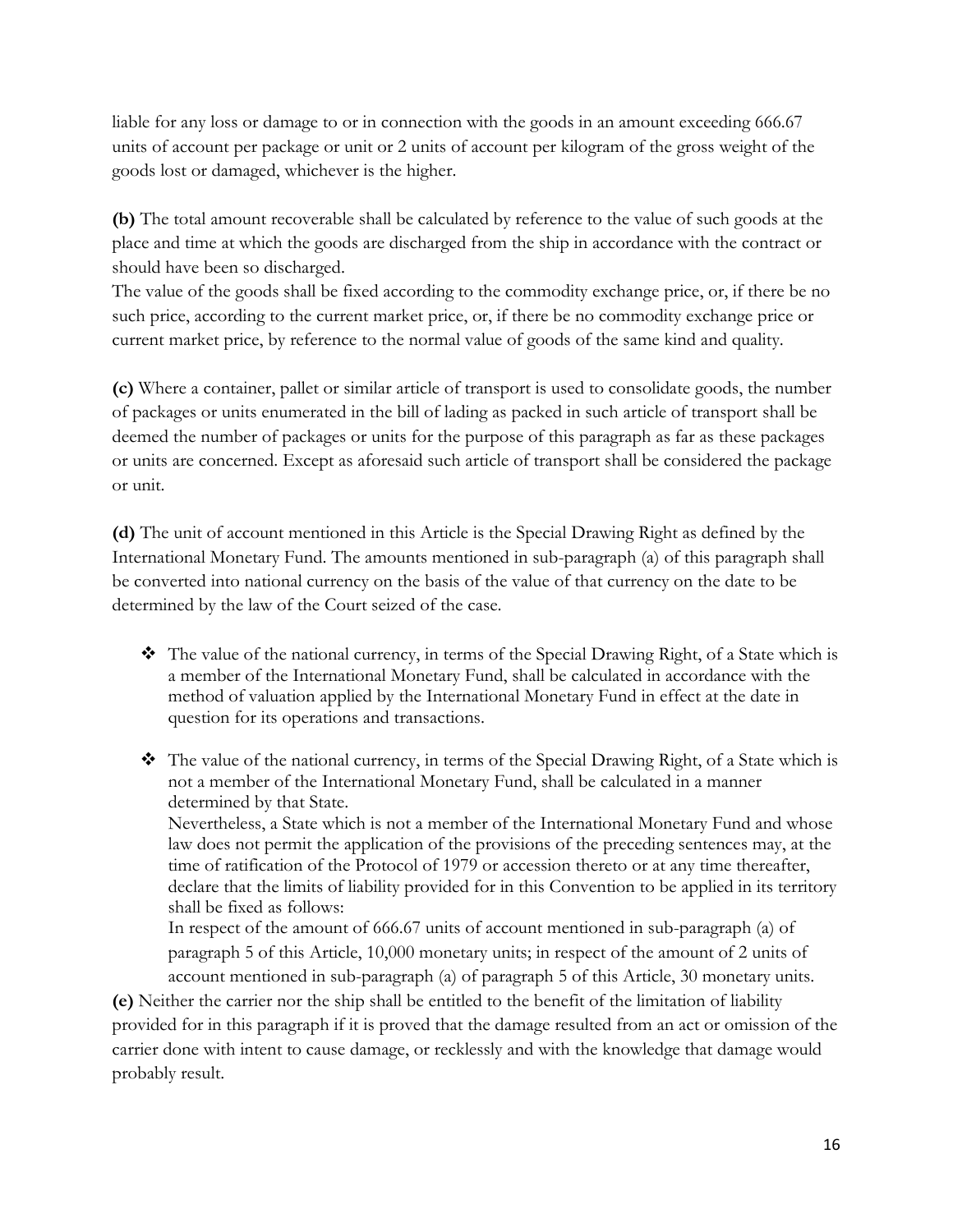**(f)** The declaration mentioned in sub-paragraph (a) of this paragraph, if embodied in the bill of lading, shall be prima facie evidence, but shall not be binding or conclusive on the carrier.

**(g)** By agreement between the carrier, master, or agent of the carrier and the shipper other maximum amounts than those mentioned in sub-paragraph (a) of this paragraph may be fixed, provided that no maximum amount so fixed shall be less than the appropriate maximum mentioned in that sub-paragraph.

**(h)** Neither the carrier nor the ship shall be responsible in any event for loss or damage to, or in connection with, goods if the nature or value thereof has been knowingly misstated by the shipper in the bill of lading.

**6.** Goods of an inflammable, explosive, or dangerous nature to the shipment whereof the carrier, master or agent of the carrier has not consented, with knowledge of their nature and character, may at any time before discharge be landed at any place or destroyed or rendered innocuous by the carrier without compensation, and the shipper of such goods shall be liable for all damages and expenses directly or indirectly arising out of or resulting from such shipment.

If any such goods shipped with such knowledge and consent shall become a danger to the ship or cargo, they may in like manner be landed at any place or destroyed or rendered innocuous by the carrier without liability on the part of the carrier except to general average, if any.

## **Article IV: Application of Defenses and Limits of Liability**

- i. The defenses and limits of liability provided for in these Rules shall apply in any action against the carrier in respect of loss or damage to goods covered by a contract of carriage whether the action be founded in contract or in tort.
- ii. If such an action is brought against a servant or agent of the carrier (such servant or agent not being an independent contractor), such servant or agent shall be entitled to avail himself of the defenses and limits of liability which the carrier is entitled to invoke under these Rules.
- iii. The aggregate of the amounts recoverable from the carrier, and such servants and agents, shall in no case exceed the limit provided for in these Rules.
- iv. Nevertheless, a servant or agent of the carrier shall not be entitled to avail himself of the provisions of this Article, if it is proved that the damage resulted from an act or omission of the servant or agent done with intent to cause damage or recklessly and with knowledge that damage would probably result.

## **Article V: Surrender of Rights and Immunities, and Increase of Responsibilities and Liabilities**

- $\triangle$  A carrier shall be at liberty to surrender in whole or in part all or any of his rights and immunities or to increase any of his responsibilities and liabilities under the Rules contained in any of these Articles, provided such surrender or increase shall be embodied in the bill of lading issued to the shipper.
- ❖ The provisions of these Rules shall not be applicable to charter parties, but if bills of lading are issued in the case of a ship under a charter party they shall comply with the terms of these Rules. Nothing in these Rules shall be held to prevent the insertion in a bill of lading of any lawful provision regarding general average.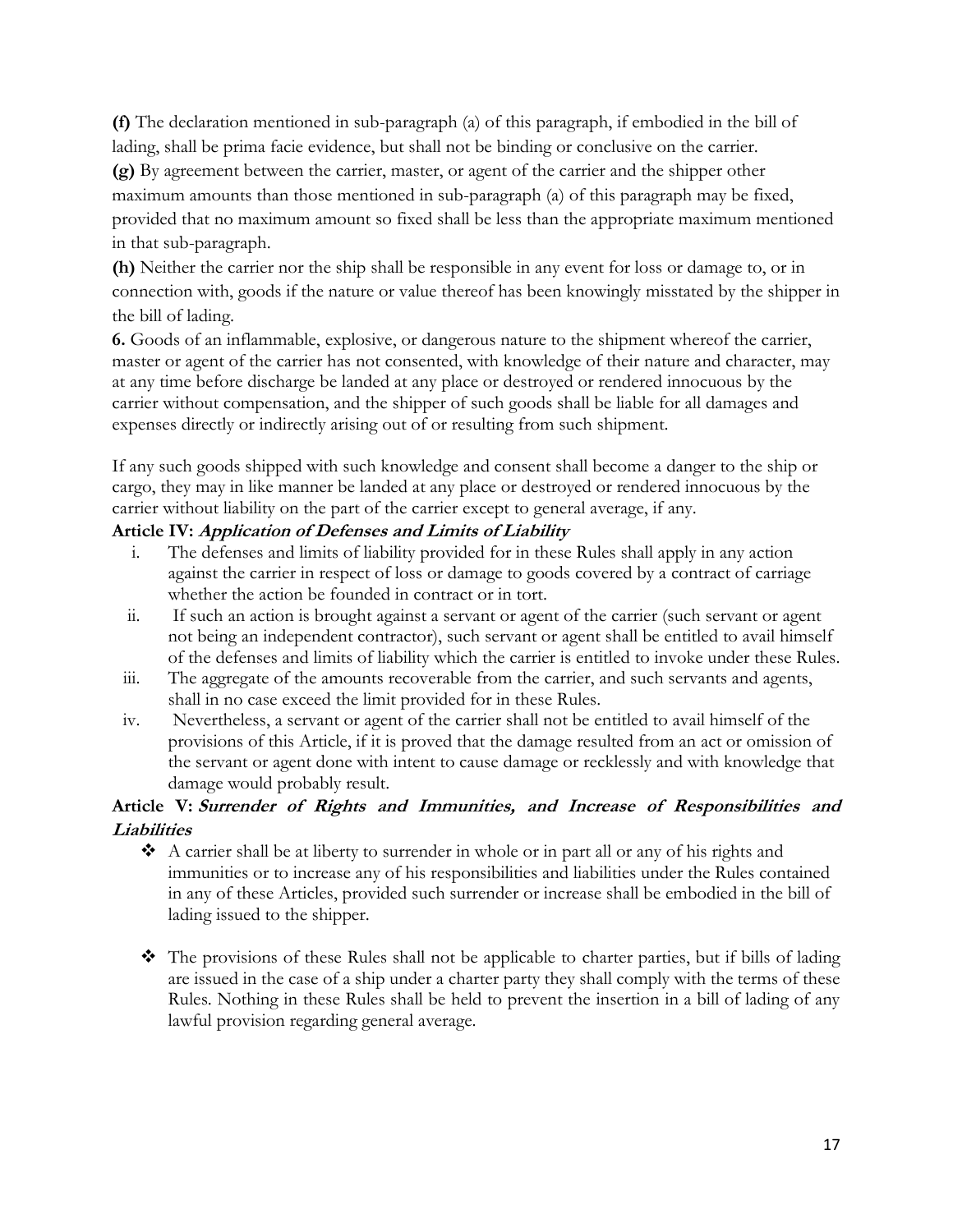## **Article VI: Special Conditions**

❖ Notwithstanding the provisions of the preceding Articles, a carrier, master or agent of the carrier and a shipper shall in regard to any particular goods be at liberty to enter into any agreement in any terms as to the responsibility and liability of the carrier for such goods, and as to the rights and immunities of the carrier in respect of such goods, or his obligation as to the seaworthiness, so far as this stipulation is not contrary to public policy, or the care or diligence of his servants or agents in regard to the loading, handling, stowage, carriage, custody, care, and discharge of the goods carried by water, provided that in this case no bill of lading has been or shall be issued and that the terms agreed shall be embodied in a receipt which shall be a non-negotiable document and shall be marked as such. Any agreement so entered into shall have full legal effect.

❖

Provided that this Article shall not apply to ordinary commercial shipments made in the ordinary course of trade, but only to other shipments where the character or condition of the property to be carried or the circumstances, terms, and conditions under which the carriage is to be performed are such as reasonably to justify a special agreement.

## **Article VII: Limitations on the Application of the Rules**

❖ Nothing herein contained shall prevent a carrier or a shipper from entering into any agreement, stipulation, condition, reservation, or exemption as to the responsibility and liability of the carrier or the ship for the loss or damage to, or in connection with the custody and care and handling of goods prior to the loading on and subsequent to the discharge from the ship on which the goods are carried by water.

## **Article VIII: Limitation of Liability**

❖ The provisions of these Rules shall not affect the rights and obligations of the carrier under any statute for the time being in force relating to the limitation of the liability of owners of vessels.

## **Article IX: Liability for Nuclear Damage**

❖ These Rules shall not affect the provisions of any international Convention or national law governing liability for nuclear damage.

## **Article X: Application**

The provisions of these Rules shall apply to every bill of lading relating to the carriage of goods between ports in two different States if:

**(a)** The bill of lading is issued in a Contracting State, or

**(b)** The carriage is from a port in a Contracting State, or

**(c)** The contract contained in or evidenced by the bill of lading provides that these Rules or legislation of any State giving effect to them is to govern the contract, whatever may be the nationality of the ship, the carrier, the shipper, the consignee, or any other interested person.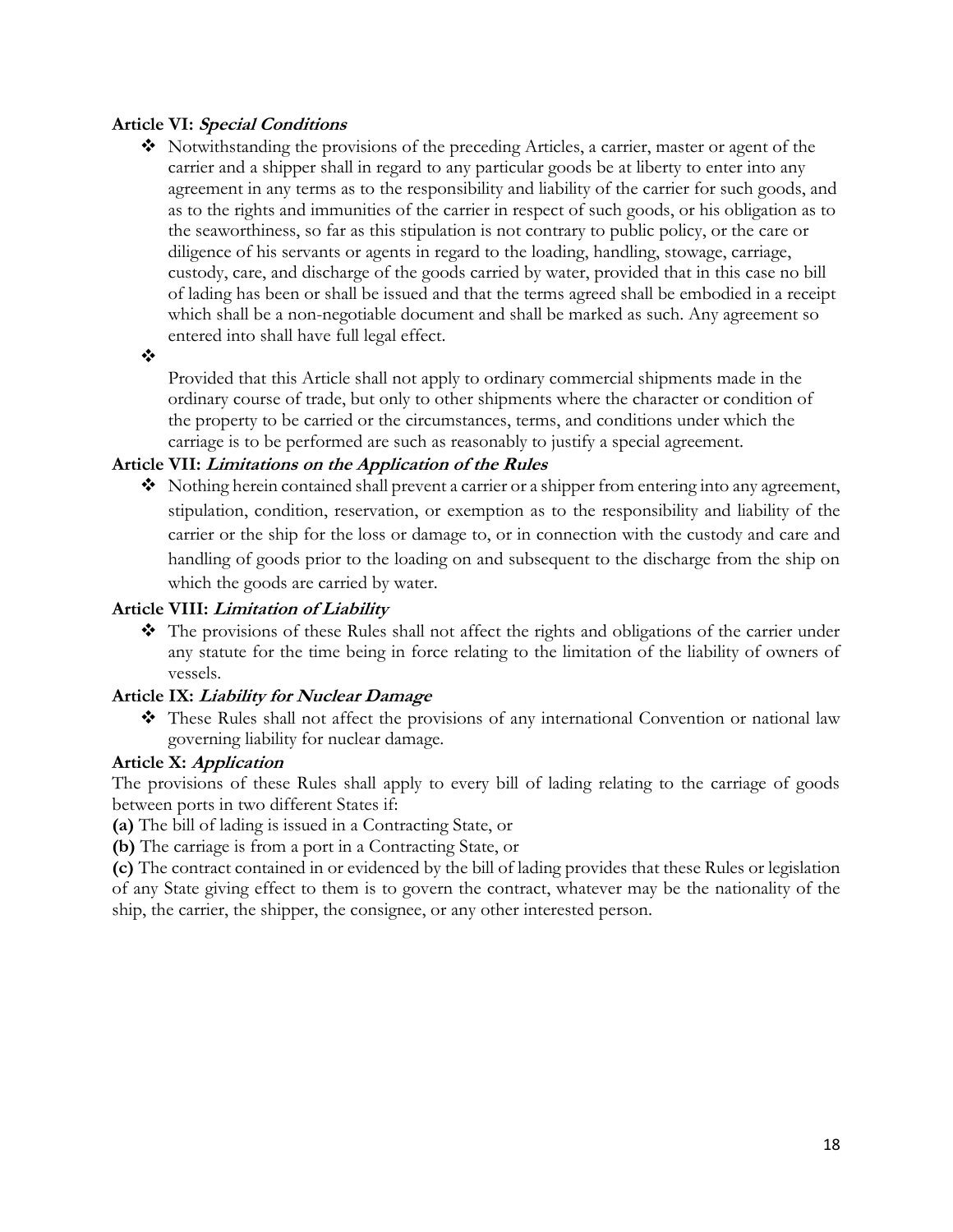### **v. HAMBURG RULES**

Adopted in **March 1978** at Hamburg by the United Nations **International Convention on the Carriage of Goods by Sea**, the **Hamburg Rules** are basically an improved version of Hague-Visby rules that govern the international shipment of goods. It was an attempt to create a level playing field for developing countries in the field of international shipments of goods.

The developing countries believed that **Hague Rules** were colonial in nature and were created for the sole benefit of colonial maritime nations. They demanded a full re-examination of these Rules to address the existing imbalances between carrier and shipper interests.

The **Hamburg Rules** came into effect in November 1992 when the pre-requisite number of countries (which was twenty) ratified the Convention. As of May 2011, a total of 34 nations had ratified the convention. However, none of the developed nations including the USA, UK, and Russia have ratified the Convention yet. As a result, the **Hamburg Rules** probably cover less than 5 % of global tonnage. **Hamburg Rules** are not just amendments to the previous **[Hague](http://maritime-connector.com/wiki/hague-rules/) Rules**, but they adopted a new approach to cargo liability.

Under these new rules, the carrier will be solely responsible for any loss or damage to cargo during their transportation. To avoid penalties, they need to prove that all reasonable measures were taken to avoid damage or loss to cargo. Carrier liability is further extended to include losses due to faulty loading methods and other losses incurred by shippers such as due to delays in delivery.

## **Hamburg Rules has 7 Parts divided into 34 Articles. Article 2: Scope of application**

**1.** The provisions of this Convention are applicable to all contracts of carriage by sea between two different States, if:

**(a)** The port of loading as provided for in the contract of carriage by sea is located in a Contracting State, or

**(b)** The port of discharge as provided for in the contract of carriage by sea is located in a Contracting State, or

**(c)** One of the optional ports of discharge provided for in the contract of carriage by sea is the actual port of discharge and such port is located in a Contracting State, or

**(d)** The bill of lading or other document evidencing the contract of carriage by sea is issued in a Contracting State, or

**(e)** The bill of lading or other document evidencing the contract of carriage by sea provides that the provisions of this Convention or the legislation of any State giving effect to them are to govern the contract.

**2.** The provisions of this Convention are applicable without regard to the nationality of the ship, the carrier, the actual carrier, the shipper, the consignee, or any other interested person.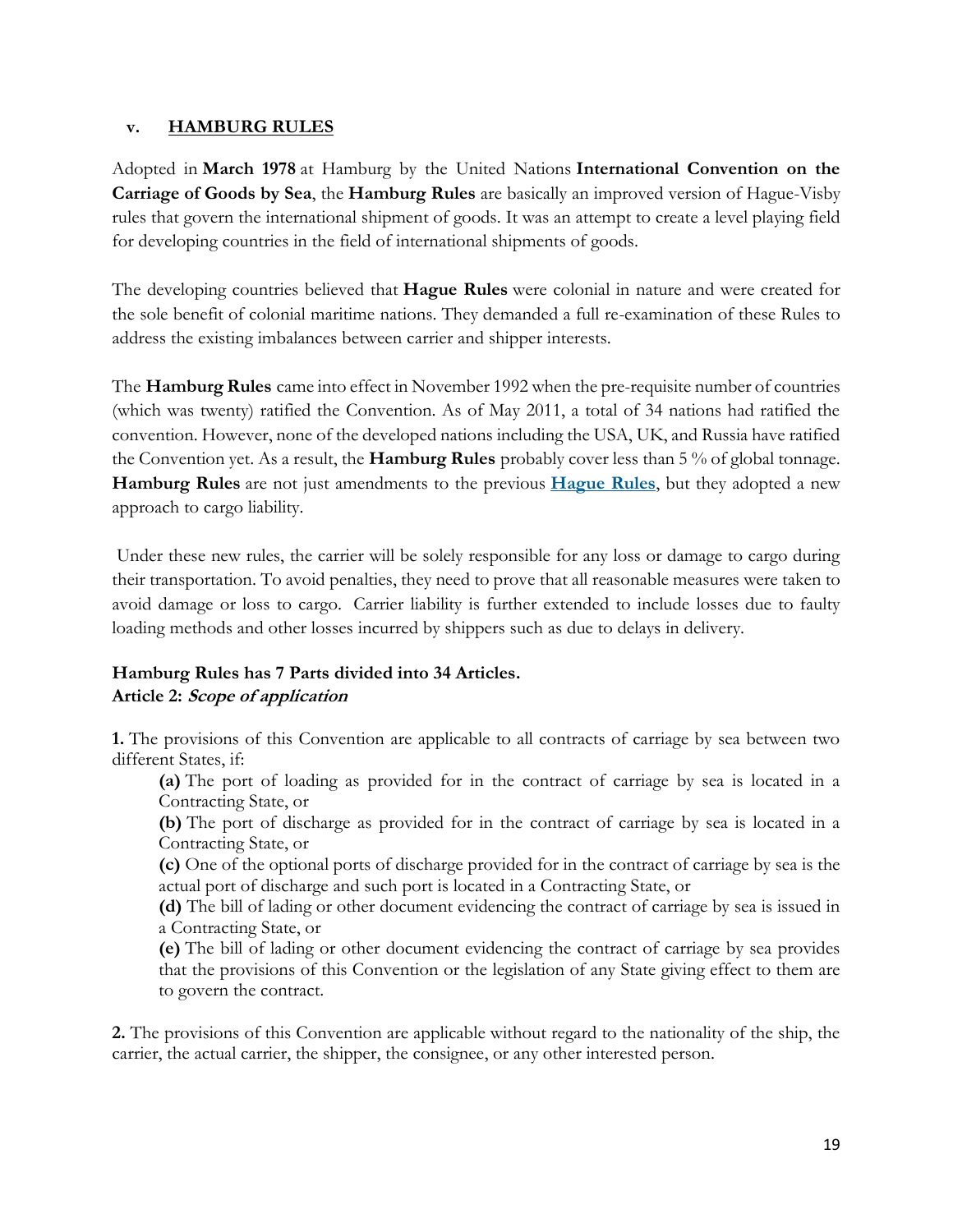**3.** The provisions of this Convention are not applicable to charter parties. However, where a bill of lading is issued pursuant to a charter party, the provisions of the Convention apply to such a bill of lading if it governs the relation between the carrier and the holder of the bill of lading, not being the charterer.

**4.** If a contract provides for the future carriage of goods in a series of shipments during an agreed period, the provisions of this Convention apply to each shipment. However, where a shipment is made under a charter party, the provisions of paragraph 3 of this article apply.

## **Article 3: Interpretation of the Convention**

In the interpretation and application of the provisions of this Convention, regard shall be had to its international character and to the need to promote uniformity.

## **PART II: LIABILITY OF THE CARRIER**

## **Article 4: Period of responsibility**

**1.** The responsibility of the carrier for the goods under this Convention covers the period during which the carrier is in charge of the goods at the port of loading, during the carriage, and at the port of discharge.

**2.** For the purpose of paragraph 1 of this article, the carrier is deemed to be in charge of the goods

**(a)** From the time he has taken over the goods from:

**(i)** The shipper, or a person acting on his behalf; or

**(ii)** An authority or other third party to whom, pursuant to law or regulations applicable at the port of loading, the goods must be handed over for shipment;

**(b)** Until the time he has delivered the goods:

**(i)** By handing over the goods to the consignee; or

**(ii)** in cases where the consignee does not receive the goods from the carrier, by placing them at the disposal of the consignee in accordance with the contract or with the law or with the usage of the particular trade, applicable at the port of discharge; or

**(iii)** By handing over the goods to an authority or other third party to whom, pursuant to law or regulations applicable at the port of discharge, the goods must be handed over.

**3.** In paragraphs 1 and 2 of this article, reference to the carrier or to the consignee means, in addition to the carrier or the consignee, the servants or agents, respectively of the carrier or the consignee.

### **Article 5: Basis of liability**

**1.** The carrier is liable for loss resulting from loss of or damage to the goods, as well as from delay in delivery, if the occurrence which caused the loss, damage, or delay took place while the goods were in his charge as defined in the article 4 unless the carrier proves that he, his servants or agents took all measures that could reasonably be required to avoid the occurrence and its consequences.

**2.** Delay in delivery occurs when the goods have not been delivered at the port of discharge provided for in the contract of carriage by sea within the time expressly agreed upon or, in the absence of such agreement, within the time which it would be reasonable to require of a diligent carrier, having regard to the circumstances of the case.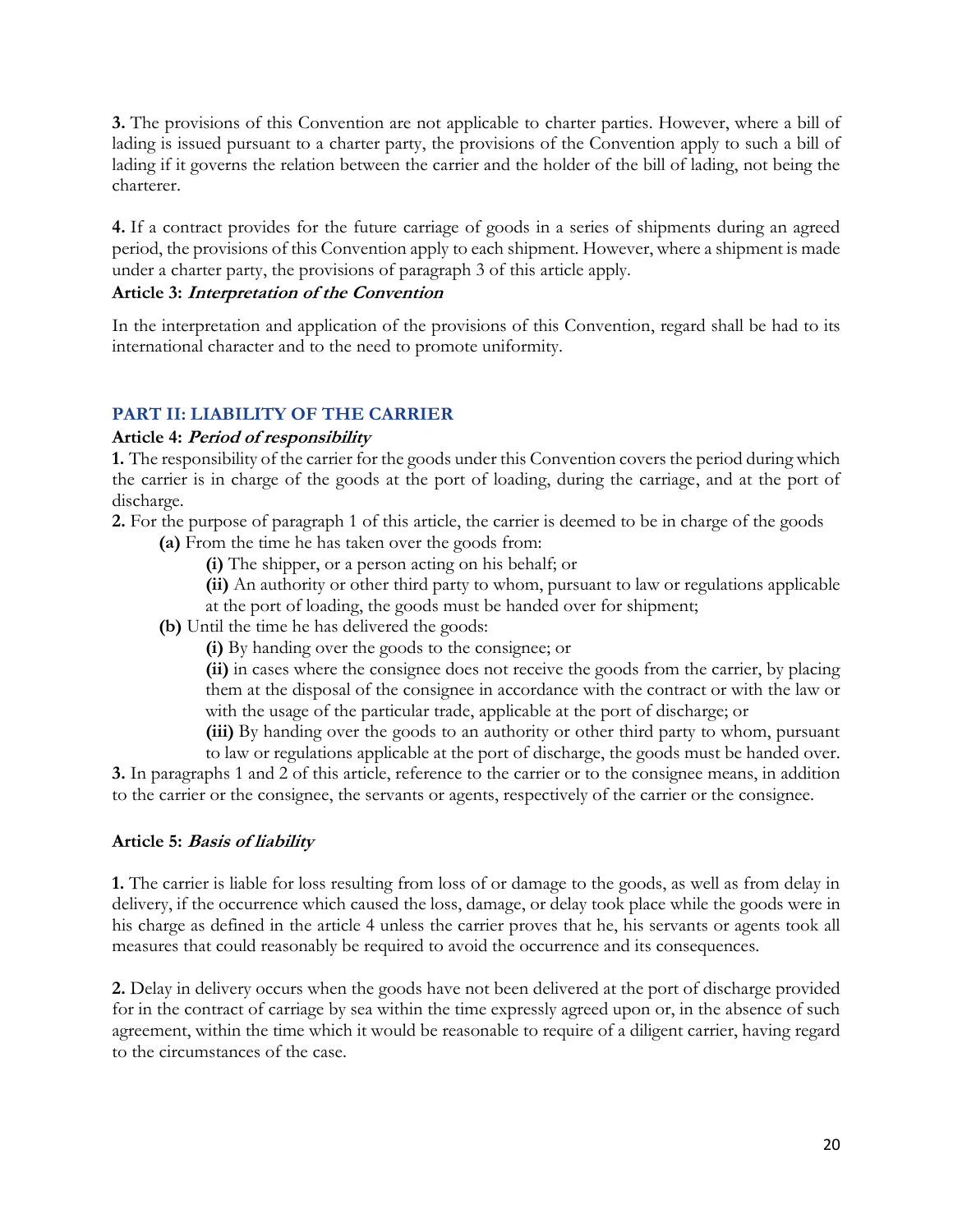**3.** The person entitled to make a claim for the loss of goods may treat the goods as lost if they have not been delivered as required by article 4 within 60 consecutive days following the expiry of the time for delivery according to paragraph 2 of this article.

## **4.** The carrier is liable

**(i)** for loss of or damage to the goods or delay in delivery caused by fire, if the claimant proves that the fire arose from fault or neglect on the part of the carrier, his servants, or agents; **(ii)** for such loss, damage, or delay in delivery which is proved by the claimant to have resulted from the fault or neglect of the carrier, his servants, or agents, in taking all measures that could reasonably be required to put out the fire and avoid or mitigate its consequences.

In case of fire on board the ship affecting the goods, if the claimant or the carrier so desires, a survey in accordance with shipping practices must be held into the cause and circumstances of the fire, and a copy of the surveyor's report shall be made available on-demand to the carrier and the claimant.

**5.** With respect to live animals, the carrier is not liable for loss, damage, or delay in delivery resulting from any special risks inherent in that kind of carriage. If the carrier proves that he has complied with any special instructions given to him by the shipper respecting the animals and that, in the circumstances of the case, the loss, damage, or delay in delivery could be attributed to such risks, it is presumed that the loss, damage or delay in delivery was so caused unless there is proof that all or a part of the loss, damage or delay in delivery resulted from fault or neglect on the part of the carrier, his servants or agents.

**6.** The carrier is not liable, except in general average, where loss, damage, or delay in delivery resulted from measures to save life or from reasonable measures to save property at sea.

**7.** Where fault or neglect on the part of the carrier, his servants or agents combines with another cause to produce loss, damage, or delay in delivery the carrier is liable only to the extent that the loss, damage, or delay in delivery is attributable to such fault or neglect, provided that the carrier proves the amount of the loss, damage or delay in delivery not attributable thereto.

## **Article 6: Limits of liability**

- ❖ The liability of the carrier for loss resulting from loss of or damage to goods according to the provisions of article 5 is limited to an amount equivalent to 835 units of account per package or other shipping unit or 2.5 units of account per kilogram of the gross weight of the goods lost or damaged, whichever is the higher.
- $\bullet$  The liability of the carrier for the delay in delivery according to the provisions of article 5 is limited to an amount equivalent to two and a half times the freight payable for the goods delayed, but not exceeding the total freight payable under the contract of carriage of goods by sea.
- ❖ In no case shall the aggregate liability of the carrier, under both subparagraphs (a) and (b) of this paragraph, exceed the limitation which would be established under subparagraph (a) of this paragraph for a total loss of the goods with respect to which such liability was incurred.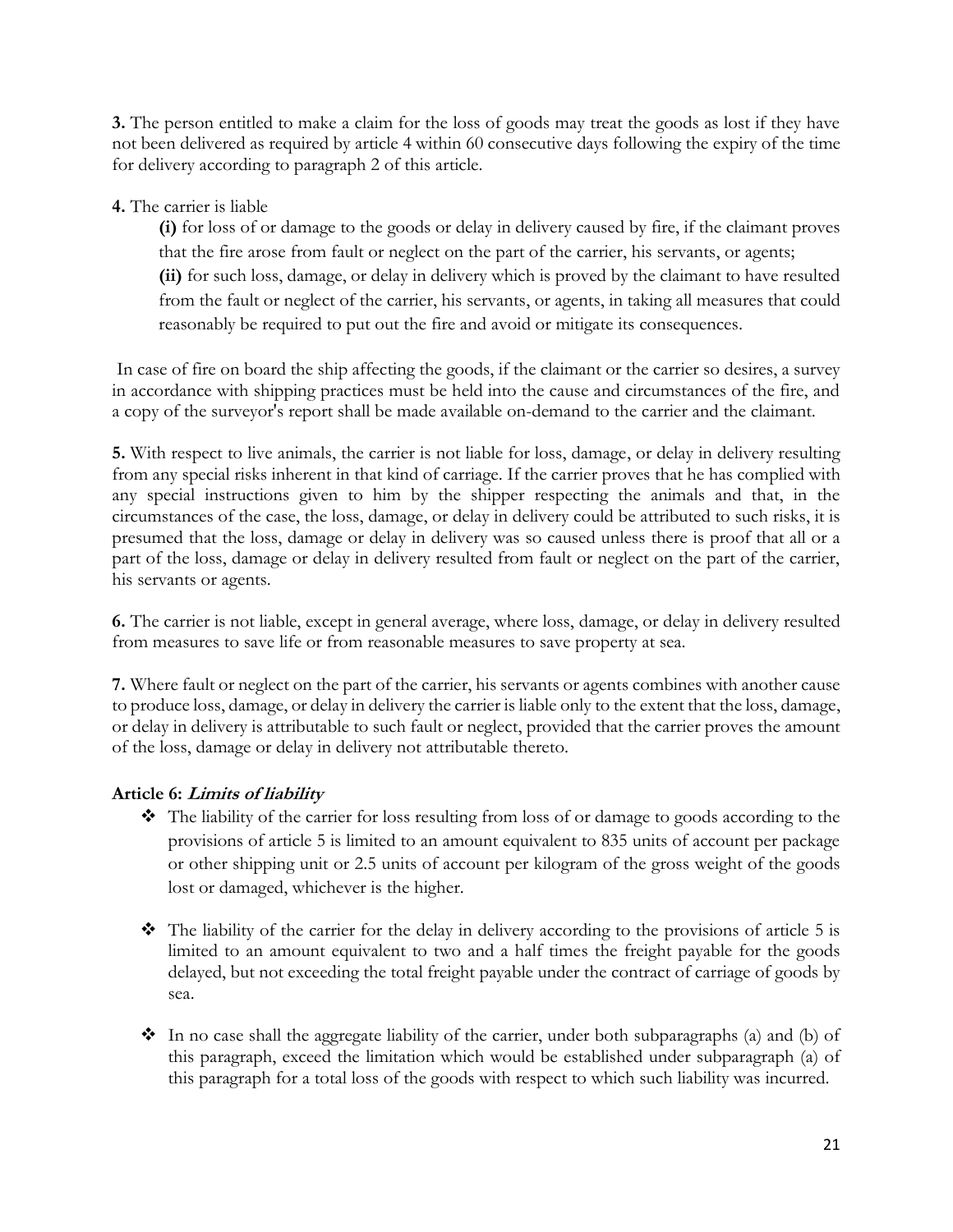**2.** For the purpose of calculating which amount is the higher in accordance with paragraph 1(a) of this article, the following rules apply:

**(a)** Where a container, pallet, or similar article of transport is used to consolidate goods, the package or other shipping units enumerated in the bill of lading, if issued, or otherwise in any other document evidencing the contract of carriage by sea, as packed in such article of transport are deemed packages or shipping units. Except as aforesaid the goods in such article of transport are deemed one shipping unit.

**(b)** In cases where the article of transport itself has been lost or damaged, that article of transport, if not owned or otherwise supplied by the carrier, is considered one separate shipping unit.

**3.** Unit of account means the unit of account mentioned in article 26.

**4.** By agreement between the carrier and the shipper, limits of liability exceeding those provided for in paragraph 1 may be fixed.

#### **Article 7: Application to non-contractual claims**

- ❖ The defenses and limits of liability provided for in this Convention apply in any action against the carrier in respect of loss or damage to the goods covered by the contract of carriage by sea, as well as of delay in delivery whether the action is founded in contract, in tort or otherwise.
- ❖ If such an action is brought against a servant or agent of the carrier, such servant or agent, if he proves that he acted within the scope of his employment, is entitled to avail himself of the defenses and limits of liability which the carrier is entitled to invoke under this Convention.
- ❖ Except as provided in article 8, the aggregate of the amounts recoverable from the carrier and from any persons referred to in paragraph 2 of this Article shall not exceed the limits of liability provided for in this Convention.

### **Article 8: Loss of the right to limit responsibility**

- ❖ The carrier is not entitled to the benefit of the limitation of liability provided for in article 6 if it is proved that the loss, damage, or delay in delivery resulted from an act or omission of the carrier done with the intent to cause such loss, damage or delay, or recklessly and with the knowledge that such loss, damage or delay would probably result.
- $\bullet$  Notwithstanding the provisions of paragraph 2 of article 7, a servant or agent of the carrier is not entitled to the benefit of the limitation of liability provided for in article 6 if it is proved that the loss, damage, or delay in delivery resulted from an act or omission of such servant or agent, done with the intent to cause such loss, damage or delay, or recklessly and with the knowledge that such loss, damage or delay would probably result.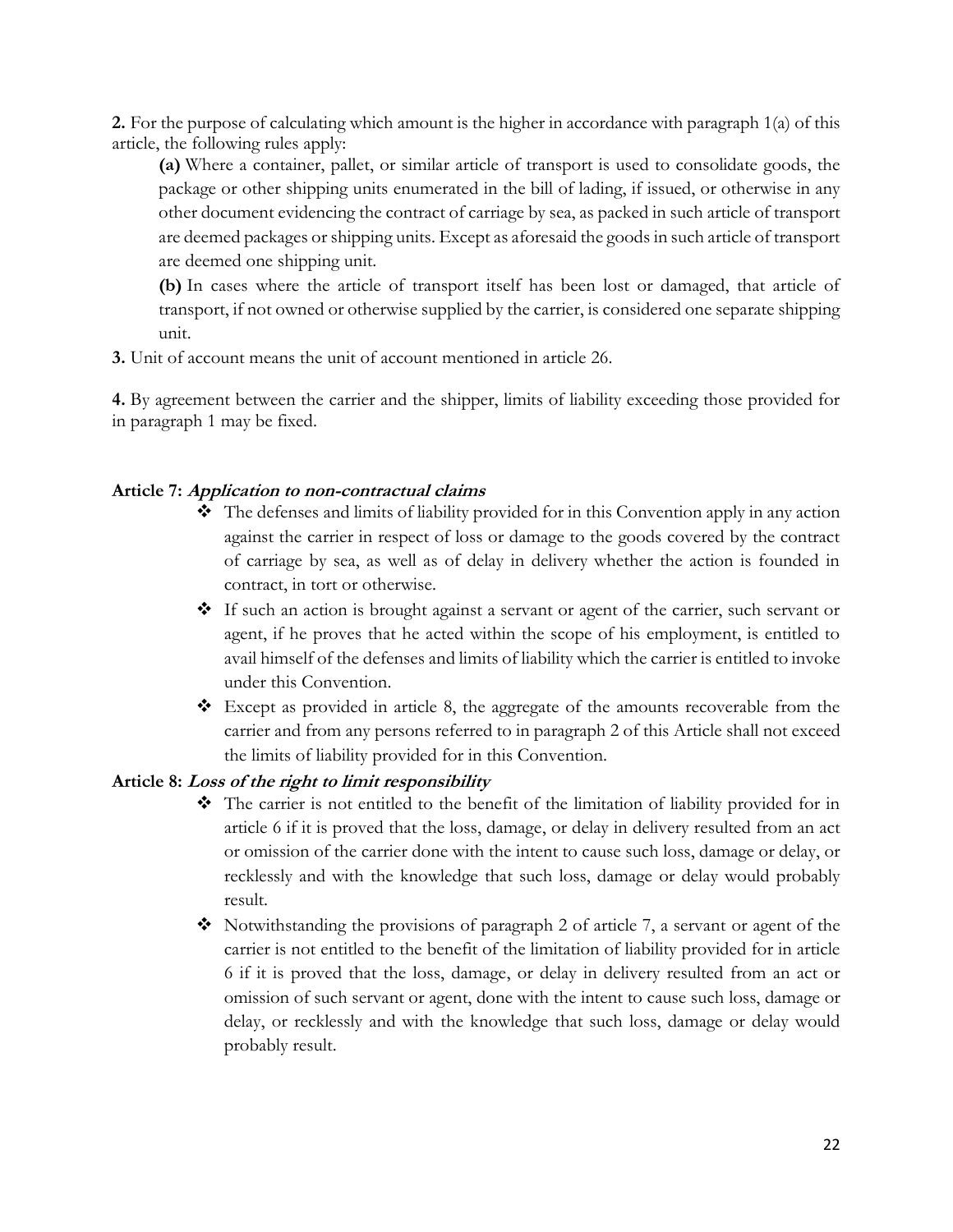### **Article 9: Deck cargo**

- $\bullet$  The carrier is entitled to carry the goods on deck only if such carriage is in accordance with an agreement with the shipper or with the usage of the particular trade or is required by statutory rules or regulations.
- ❖ If the carrier and the shipper have agreed that the goods shall or may be carried on deck, the carrier must insert in the bill of lading or other document evidencing the contract of carriage by the sea a statement to that effect. In the absence of such a statement, the carrier has the burden of proving that an agreement for carriage on deck has been entered into; however, the carrier is not entitled to invoke such an agreement against a third party, including a consignee, who has acquired the bill of lading in good faith.
- ❖ Where the goods have been carried on deck contrary to the provisions of paragraph 1 of this article or where the carrier may not under paragraph 2 of this article invoke an agreement for carriage on deck, the carrier, notwithstanding the provisions of paragraph 1 of article 5, is liable for loss of or damage to the goods, as well as for delay in delivery, resulting solely from the carriage on deck, and the extent of his liability is to be determined in accordance with the provisions of article 6 or article 8 of this Convention, as the case may be.
- ❖ Carriage of goods on deck contrary to express agreement for carriage under the deck is deemed to be an act or omission of the carrier within the meaning of article 8.

#### **Article 10: Liability of the carrier and the actual carrier**

- ❖ Where the performance of the carriage or part thereof has been entrusted to an actual carrier, whether or not in pursuance of a liberty under the contract of carriage by sea to do so, the carrier nevertheless remains responsible for the entire carriage according to the provisions of this Convention. The carrier is responsible, in relation to the carriage performed by the actual carrier, for the acts and omissions of the actual carrier and of his servants and agents acting within the scope of their employment.
- ❖ All the provisions of this Convention governing the responsibility of the carrier also apply to the responsibility of the actual carrier for the carriage performed by him. The provisions of paragraphs 2 and 3 of article 7 and of paragraph 2 of article 8 apply if an action is brought against a servant or agent of the actual carrier.
- ❖ Any special agreement under which the carrier assumes obligations not imposed by this Convention or waives rights conferred by this Convention affects the actual carrier only if agreed to by him expressly and in writing. Whether or not the actual carrier has so agreed, the carrier nevertheless remains bound by the obligations or waivers resulting from such special agreement.
- ❖ Where and to the extent that both the carrier and the actual carrier are liable, their liability is joint and several.
- ❖ The aggregate of the amounts recoverable from the carrier, the actual carrier and their servants and agents shall not exceed the limits of liability provided for in this Convention.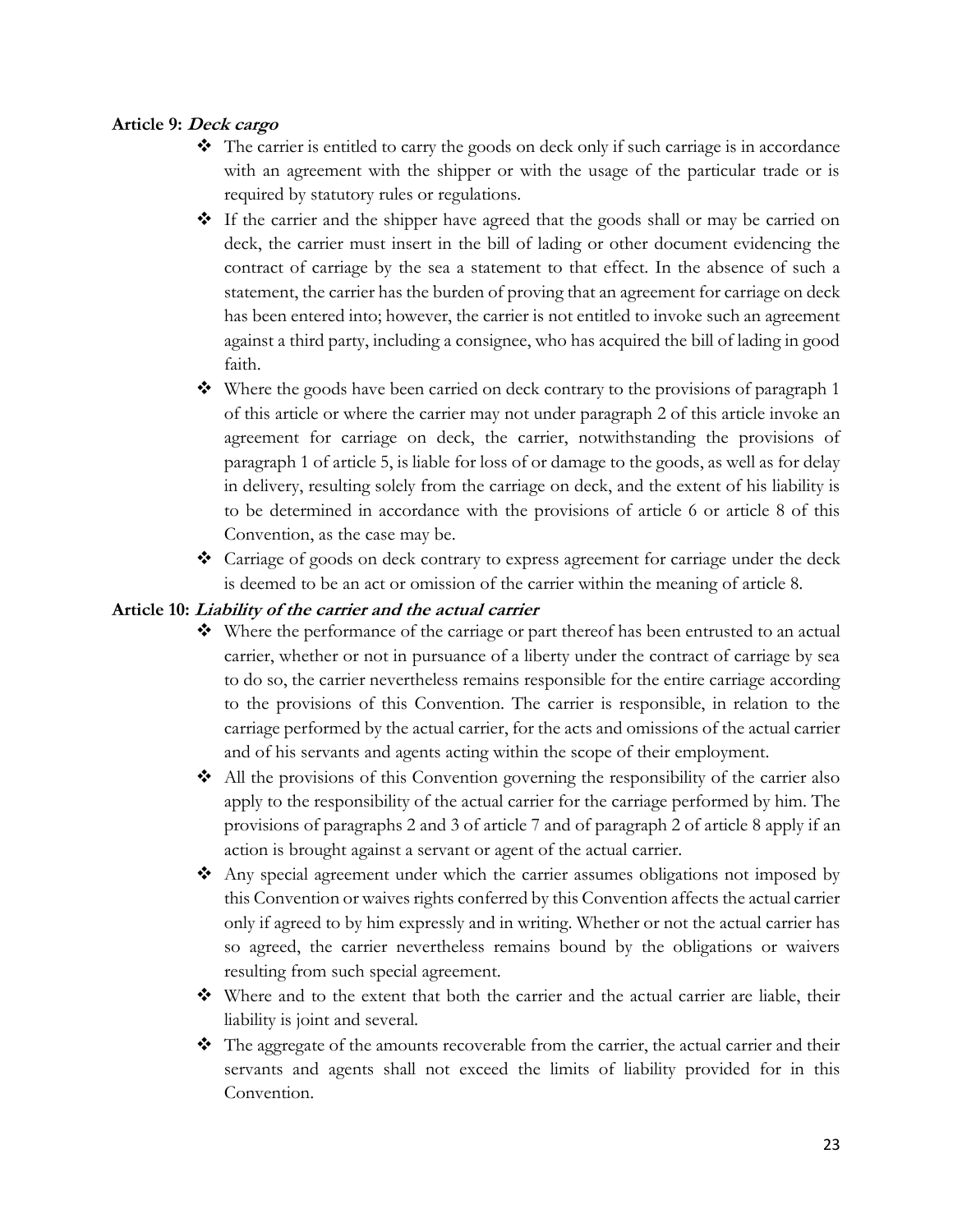❖ Nothing in this article shall prejudice any right of recourse as between the carrier and the actual carrier.

## **Article 11: Through carriage**

- ❖ Notwithstanding the provisions of paragraph 1 of article 10, where a contract of carriage by sea provides explicitly that a specified part of the carriage covered by the said contract is to be performed by a named person other than the carrier, the contract may also provide that the carrier is not liable for loss, damage or delay in delivery caused by an occurrence which takes place while the goods are in the charge of the actual carrier during such part of the carriage.
- ❖ Nevertheless, any stipulation limiting or excluding such liability is without effect if no judicial proceedings can be instituted against the actual carrier in a court competent under paragraph 1 or 2 of article 21. The burden of proving that any loss, damage, or delay in delivery has been caused by such an occurrence rests upon the carrier.
- $\triangle$  The actual carrier is responsible in accordance with the provisions of paragraph 2 of article 10 for loss, damage, or delay in delivery caused by an occurrence that takes place while the goods are in his charge.

## **PART III: LIABILITY OF THE SHIPPER**

## **Article 12: General rule**

❖ The shipper is not liable for loss sustained by the carrier or the actual carrier, or for damage sustained by the ship unless such loss or damage was caused by the fault or neglect of the shipper, his servants, or agents. Nor is any servant or agent of the shipper liable for such loss or damage unless the loss or damage was caused by fault or neglect on his part.

## **Article 13: Special rules on dangerous goods**

- ❖ The shipper must mark or label in a suitable manner dangerous goods as dangerous.
- ❖ Where the shipper hands over dangerous goods to the carrier or an actual carrier, as the case may be, the shipper must inform him of the dangerous character of the goods and, if necessary, of the precautions to be taken. If the shipper fails to do so and such carrier or actual carrier does not otherwise have knowledge of their dangerous character: the shipper is liable to the carrier and any actual carrier for the loss resulting from the shipment of such goods, and the goods may at any time be unloaded, destroyed or rendered innocuous, as the circumstances may require, without payment of compensation.
- ❖ The provisions of paragraph 2 of this article may not be invoked by any person if during the carriage he has taken the goods in his charge with knowledge of their dangerous character.
- ❖ If in cases where the provisions of paragraph 2, subparagraph (b), of this article do not apply or may not be invoked, dangerous goods become an actual danger to life or property, they may be unloaded, destroyed, or rendered innocuous, as the circumstances may require, without payment of compensation except where there is an obligation to contribute in general average or where the carrier is liable in accordance with the provisions of article 5.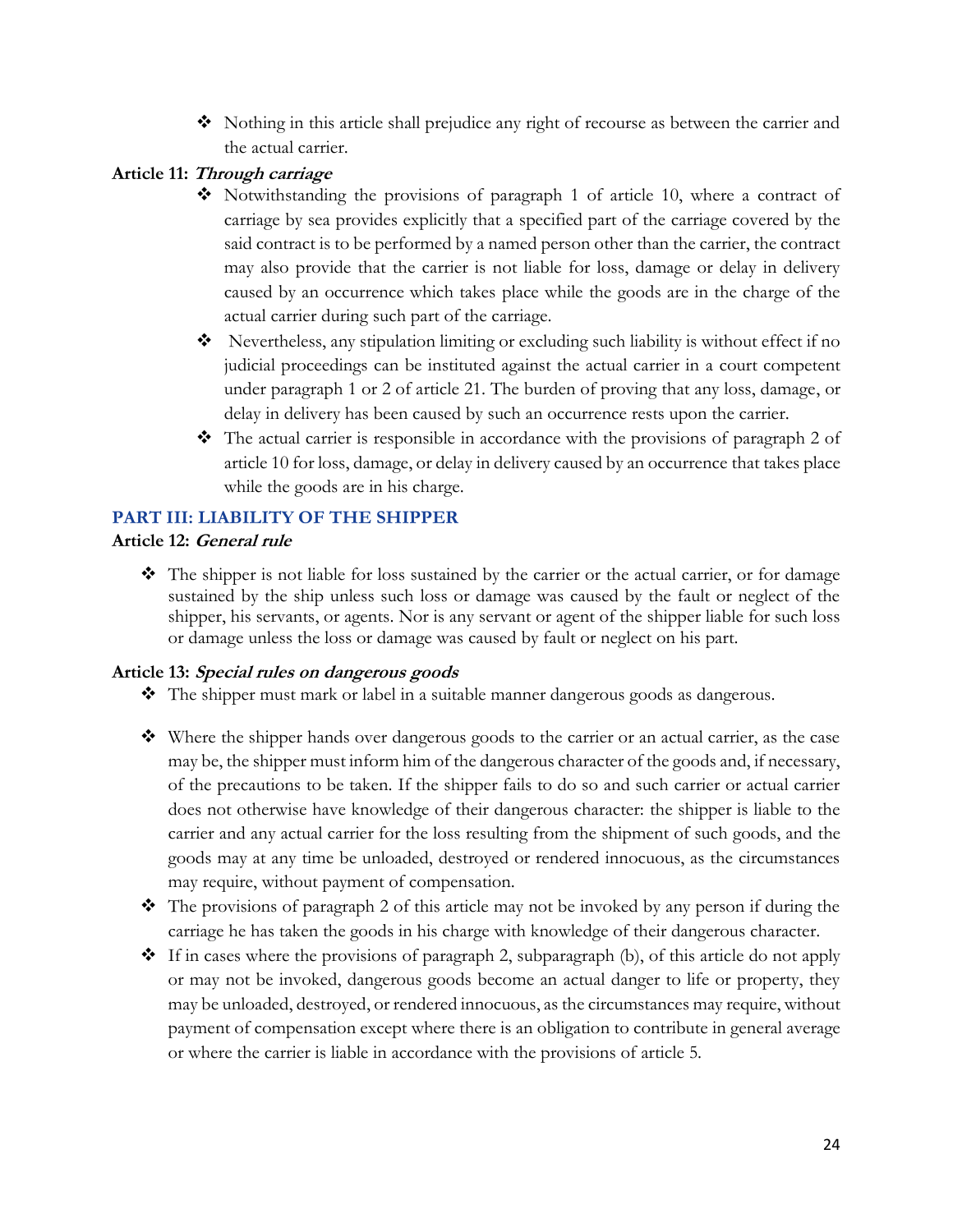## **PART IV: TRANSPORT DOCUMENTS**

#### **Article 14: Issue of the bill of lading**

- ❖ When the carrier or the actual carrier takes the goods in his charge, the carrier must, on demand of the shipper, issue to the shipper a bill of lading.
- ❖ The bill of lading may be signed by a person having authority from the carrier. A bill of lading signed by the master of the ship carrying the goods is deemed to have been signed on behalf of the carrier.
- ❖ The signature on the bill of lading may be in handwriting, printed in facsimile, perforated, stamped, in symbols, or made by another mechanical or electronic means, if not inconsistent with the law of the country where the bill of lading is issued.

#### **Article 15: Contents of bill of lading**

**1.** The bill of lading must include, inter alia, the following particulars:

**(a)** the general nature of the goods, the leading marks necessary for identification of the goods, an express statement, if applicable, as to the dangerous character of the goods, the number of packages or pieces, and the weight of the goods or their quantity otherwise expressed, all such particulars as furnished by the shipper;

**(b)** The apparent condition of the goods;

**(c)** The name and principal place of business of the carrier;

**(d)** The name of the shipper;

**(e)** The consignee if named by the shipper;

**(f)** the port of loading under the contract of carriage by sea and the date on which the goods were taken over by the carrier at the port of loading;

**(g)** The port of discharge under the contract of carriage by sea;

**(h)** The number of originals of the bill of lading, if more than one;

**(i)** The place of issuance of the bill of lading;

**(j)** The signature of the carrier or a person acting on his behalf;

**(k)** The freight to the extent payable by the consignee or other indication that freight is payable by him;

**(l)** The statement referred to in paragraph 3 of article 23;

**(m)** The statement, if applicable, that the goods shall or may be carried on deck;

**(n)** The date or the period of delivery of the goods at the port of discharge if expressly agreed upon between the parties; and

**(o)** Any increased limit or limits of liability were agreed in accordance with paragraph 4 of article 6.

**2.** After the goods have been loaded on board, if the shipper so demands, the carrier must issue to the shipper a "shipped" bill of lading which, in addition to the particulars required under paragraph 1 of this article, must state that the goods are on board a named ship or ships, and the date or dates of loading. If the carrier has previously issued to the shipper a bill of lading or other documents of title with respect to any of such goods, on request of the carrier, the shipper must surrender such document in exchange for a "shipped" bill of lading. The carrier may amend any previously issued document in order to meet the shipper's demand for a "shipped" bill of lading if, as amended, such document includes all the information required to be contained in a "shipped" bill of lading.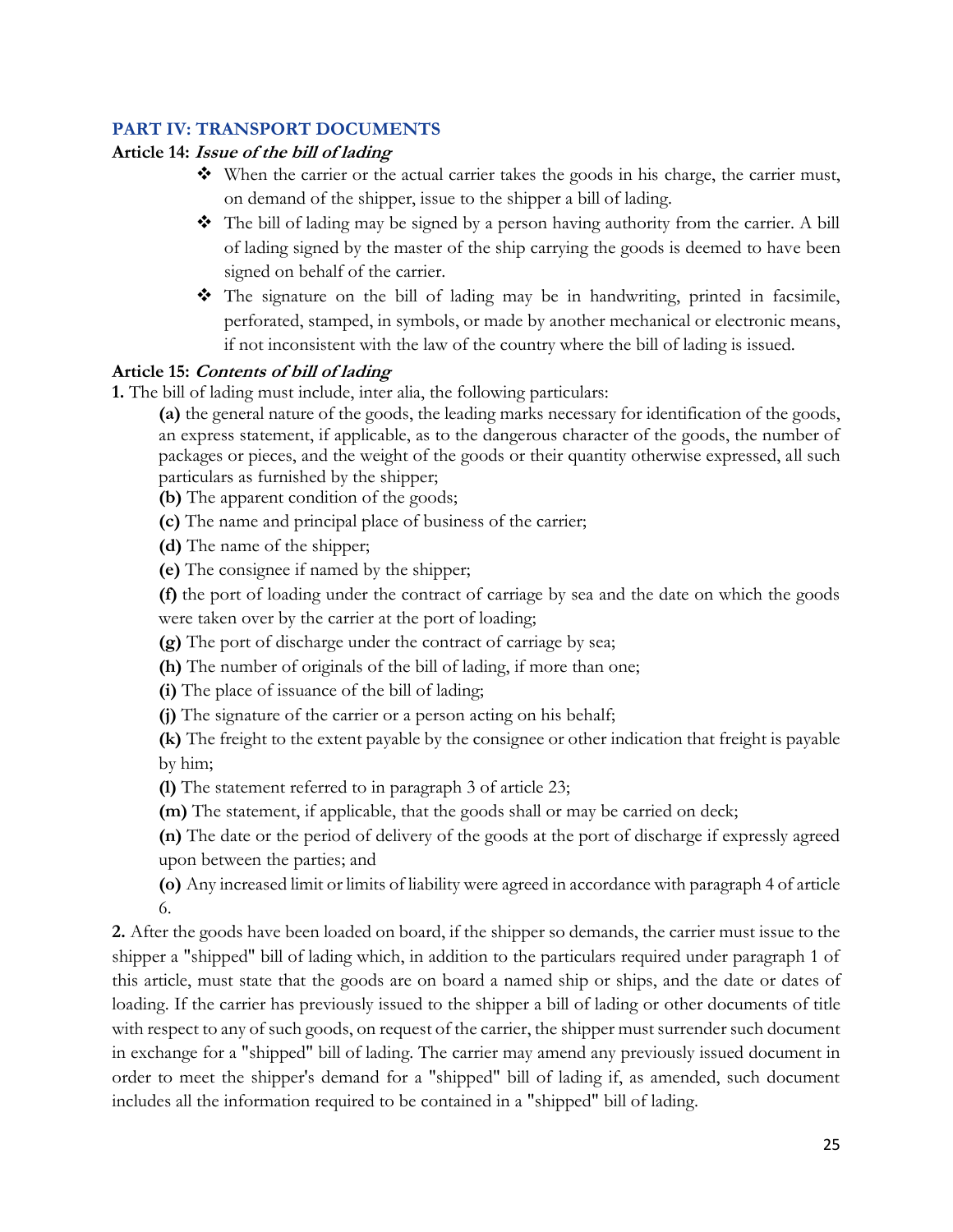**3.** The absence in the bill of lading of one or more particulars referred to in this article does not affect the legal character of the document as a bill of lading provided that it nevertheless meets the requirements set out in paragraph 7 of article 1.

## **Article 16: Bills of lading: reservations and evidentiary effect**

**1.** If the bill of lading contains particulars concerning the general nature, leading marks, number of packages or pieces, weight or quantity of the goods which the carrier or other person issuing the bill of lading on his behalf knows or has reasonable grounds to suspect do not accurately represent the goods actually taken over or, where a "shipped" bill of lading is issued, loaded, or if he had no reasonable means of checking such particulars, the carrier or such other person must insert in the bill of lading a reservation specifying these inaccuracies, grounds of suspicion or the absence of reasonable means of checking.

**2.** If the carrier or other person issuing the bill of lading on his behalf fails to note on the bill of lading the apparent condition of the goods, he is deemed to have noted on the bill of lading that the goods were in apparently good condition.

**3.** Except for particulars in respect of which and to the extent to which a reservation permitted under paragraph 1 of this article has been entered:

**(a)** the bill of lading is prima facie evidence of the taking over or, where a "shipped" bill of lading is issued, loading, by the carrier of the goods as described in the bill of lading; and

**(b)** proof to the contrary by the carrier is not admissible if the bill of lading has been transferred to a third party, including a consignee, who in good faith has acted in reliance on the description of the goods therein.

**4.** A bill of lading which does not, as provided in paragraph 1, subparagraph (k) of article 15, set forth the freight or otherwise indicate that freight is payable by the consignee or does not set forth demurrage incurred at the port of loading payable by the consignee, is prima facie evidence that no freight or such demurrage is payable by him. However, proof to the contrary by the carrier is not admissible when the bill of lading has been transferred to a third party, including a consignee, who in good faith has acted in reliance on the absence in the bill of lading of any such indication.

### **PART V: CLAIMS AND ACTIONS**

### **Article 19: Notice of loss, damage, or delay**

- a. Unless notice of loss or damage, specifying the general nature of such loss or damage, is given in writing by the consignee to the carrier not later than the working day after the day when the goods were handed over to the consignee, such handing over is prima facie evidence of the delivery by the carrier of the goods as described in the document of transport or, if no such document has been issued, in good condition.
- b. Where the loss or damage is not apparent, the provisions of paragraph 1 of this article apply correspondingly if notice in writing is not given within 15 consecutive days after the day when the goods were handed over to the consignee.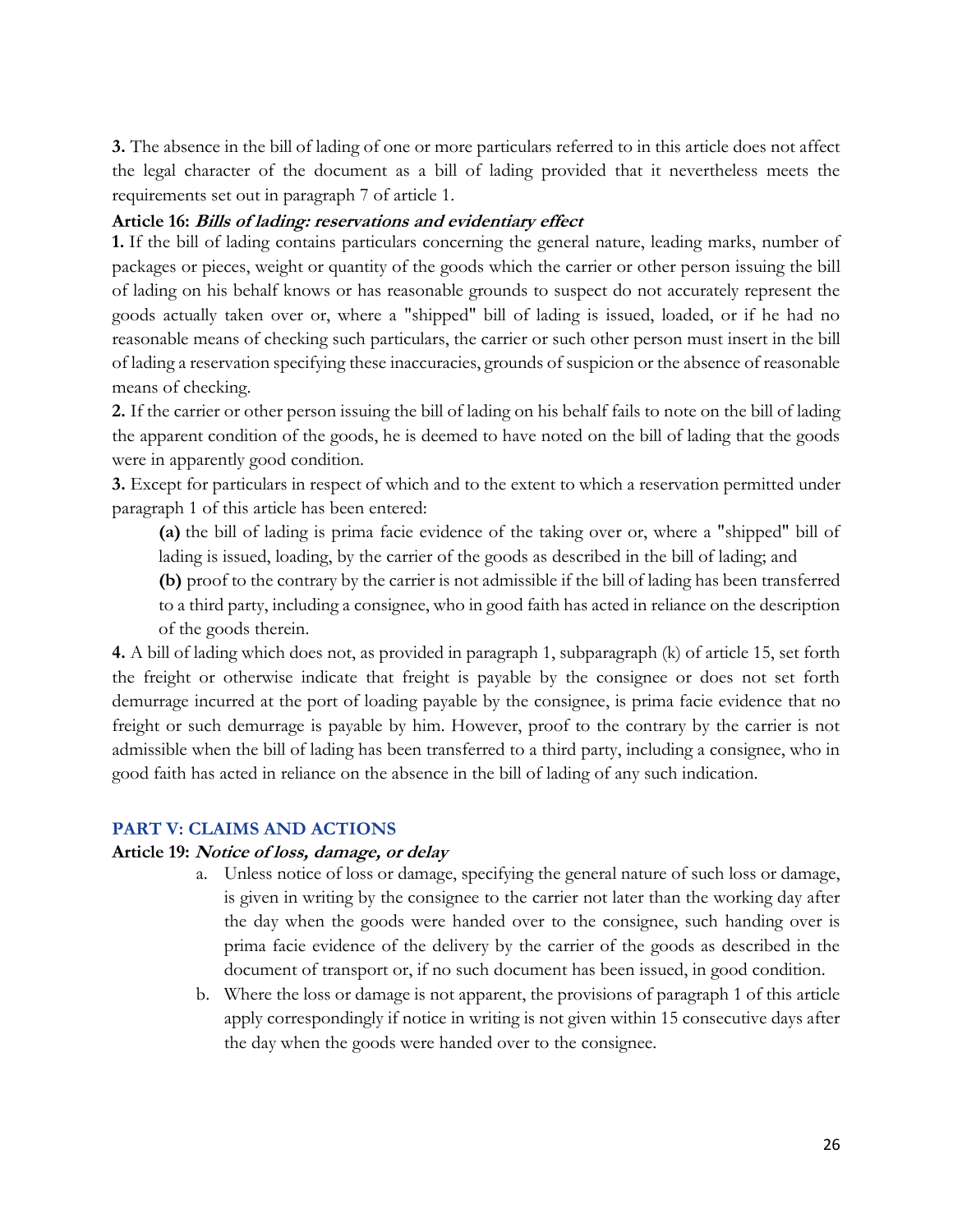- c. If the state of the goods at the time they were handed over to the consignee has been the subject of a joint survey or inspection by the parties, notice in writing need not be given of loss or damage ascertained during such survey or inspection.
- d. In the case of any actual or apprehended loss or damage the carrier and the consignee must give all reasonable facilities to each other for inspecting and tallying the goods.
- e. No compensation shall be payable for loss resulting from delay in delivery unless a notice has been given in writing to the carrier within 60 consecutive days after the day when the goods were handed over to the consignee.
- f. If the goods have been delivered by an actual carrier, any notice given under this article to him shall have the same effect as if it had been given to the carrier, and any notice given to the carrier shall have effect as if given to such actual carrier.
- g. Unless notice of loss or damage, specifying the general nature of the loss or damage, is given in writing by the carrier or actual carrier to the shipper not later than 90 consecutive days after the occurrence of such loss or damage or after the delivery of the goods in accordance with paragraph 2 of article 4, whichever is later, the failure to give such notice is prima facie evidence that the carrier or the actual carrier has sustained no loss or damage due to the fault or neglect of the shipper, his servants or agents.
- h. For the purpose of this article, notice is given to a person acting on the carrier's or the actual carrier's behalf, including the master or the officer in charge of the ship, or to a person acting on the shipper's behalf is deemed to have been given to the carrier, to the actual carrier or to the shipper, respectively.

## **Article 20: Limitation of actions**

- **a.** Any action relating to the carriage of goods under this Convention is time-barred if judicial or arbitral proceedings have not been instituted within a period of two years.
- **b.** The limitation period commences on the day on which the carrier has delivered the goods or part thereof or, in cases where no goods have been delivered, on the last day on which the goods should have been delivered.
- **c.** The day on which the limitation period commences is not included in the period.
- **d.** The person against whom a claim is made may at any time during the running of the limitation period extend that period by a declaration in writing to the claimant. This period may be further extended by another declaration or declarations.
- **e.** An action for indemnity by a person held liable may be instituted even after the expiration of the limitation period provided for in the preceding paragraphs if instituted within the time allowed by the law of the State where proceedings are instituted. However, the time allowed shall not be less than 90 days commencing from the day when the person instituting such action for indemnity has settled the claim or has been served with process in the action against himself.

## **Article 21: Jurisdiction**

 $\bullet$  In judicial proceedings relating to the carriage of goods under this Convention the plaintiff, at his option, may institute an action in a court which, according to the law of the State where the court is situated, is competent and within the jurisdiction of which is situated one of the following places: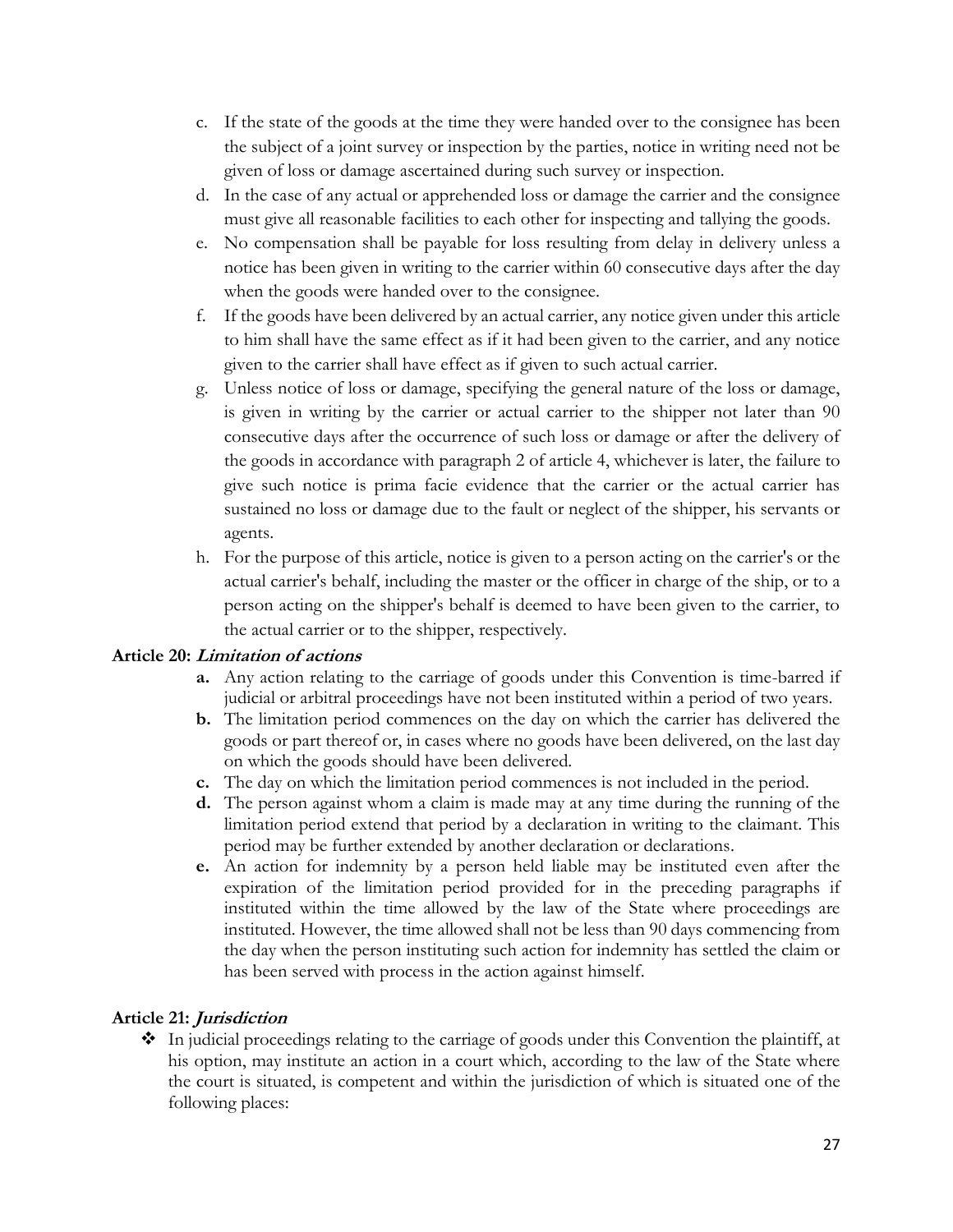- the principal place of business or, in the absence thereof, the habitual residence of the defendant; or
- the place where the contract was made provided that the defendant has there a place of business, branch, or agency through which the contract was made; or
- the port of loading or the port of discharge; or
- any additional place designated for that purpose in the contract of carriage by sea.
- ❖ Notwithstanding the preceding provisions of this article, an action may be instituted in the courts of any port or place in a Contracting State at which the carrying vessel or any other vessel of the same ownership may have been arrested in accordance with applicable rules of the law of that State and of international law. However, in such a case, at the petition of the defendant, the claimant must remove the action, at his choice, to one of the jurisdictions referred to in paragraph 1 of this article for the determination of the claim, but before such removal, the defendant must furnish security sufficient to ensure payment of any judgment that may subsequently be awarded to the claimant in the action.
- ❖ All questions relating to the sufficiency or otherwise of the security shall be determined by the court of the port or place of the arrest.
	- No judicial proceedings relating to the carriage of goods under this Convention may be instituted in a place not specified in paragraphs 1 or 2 of this article. The provisions of this paragraph do not constitute an obstacle to the jurisdiction of the Contracting States for provisional or protective measures.
	- Where an action has been instituted in a court competent under paragraph 1 or 2 of this article or where judgment has been delivered by such a court, no new action may be started between the same parties on the same grounds unless the judgment of the court before which the first action was instituted is not enforceable in the country in which the new proceedings are instituted;
- $\bullet$  For the purpose of this article the institution of measures with a view to obtaining enforcement of a judgment is not to be considered as the starting of a new action;
- $\bullet$  For the purpose of this article, the removal of an action to a different court within the same country, or to a court in another country, in accordance with paragraph 2(a) of this article, is not to be considered as the starting of a new action.
	- o Notwithstanding the provisions of the preceding paragraphs, an agreement made by the parties, after a claim under the contract of carriage by sea has arisen, which designates the place where the claimant may institute an action, is effective.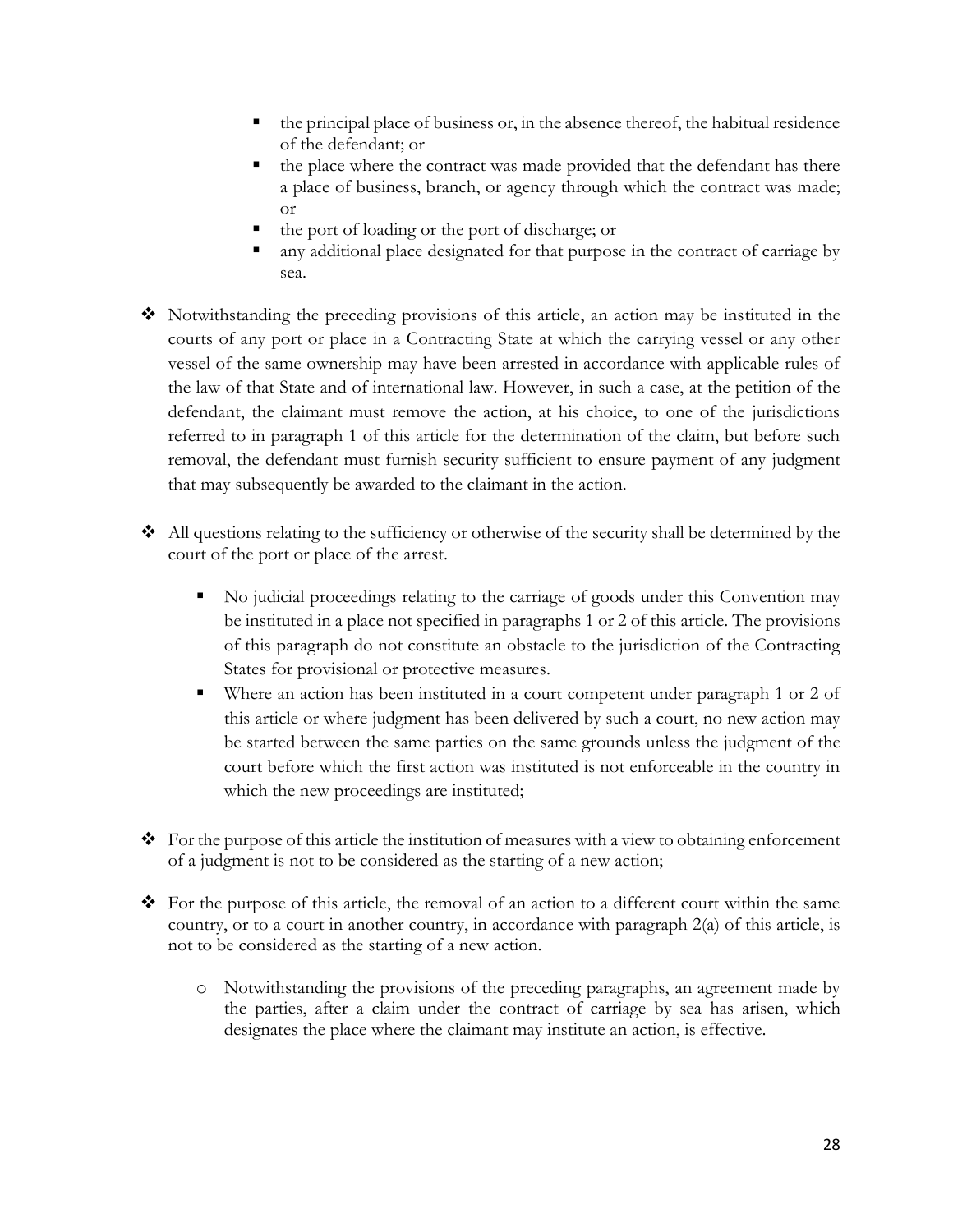## **Article 22: Arbitration**

**1.** Subject to the provisions of this article, parties may provide by agreement evidenced in writing that any dispute that may arise relating to the carriage of goods under this Convention shall be referred to arbitration.

**2.** Where a charter-party contains a provision that disputes arising thereunder shall be referred to arbitration and a bill of lading issued pursuant to the charter-party does not contain a special annotation providing that such provision shall be binding upon the holder of the bill of lading, the carrier may not invoke such provision as against a holder having acquired the bill of lading in good faith.

**3.** The arbitration proceedings shall, at the option of the claimant, be instituted at one of the following places:

**(a)** A place in a State within whose territory is situated:

**(i)** The principal place of business of the defendant or, in the absence thereof, the habitual residence of the defendant; or

**(ii)** The place where the contract was made, provided that the defendant has there a place of business, branch, or agency through which the contract was made; or

**(iii)** The port of loading or the port of discharge; or

**(b)** Any place designated for that purpose in the arbitration clause or agreement.

**4.** The arbitrator or arbitration tribunal shall apply the rules of this Convention.

**5.** The provisions of paragraphs 3 and 4 of this article are deemed to be part of every arbitration clause or agreement, and any term of such clause or agreement which is inconsistent therewith is null and void.

**6.** Nothing in this article affects the validity of an agreement relating to arbitration made by the parties after the claim under the contract of carriage by sea has arisen.

## **PART VI: SUPPLEMENTARY PROVISIONS**

## **Article 23: Contractual stipulations**

**1.** Any stipulation in a contract of carriage by sea, in a bill of lading, or in any other document evidencing the contract of carriage by sea is null and void to the extent that it derogates, directly or indirectly, from the provisions of this Convention. The nullity of such a stipulation does not affect the validity of the other provisions of the contract or document of which it forms a part. A clause assigning benefit of insurance of the goods in favor of the carrier, or any similar clause, is null and void.

**2.** Notwithstanding the provisions of paragraph 1 of this article, a carrier may increase his responsibilities and obligations under this Convention.

**3.** Where a bill of lading or any other document evidencing the contract of carriage by sea is issued, it must contain a statement that the carriage is subject to the provisions of this Convention which nullify any stipulation derogating therefrom to the detriment of the shipper or the consignee.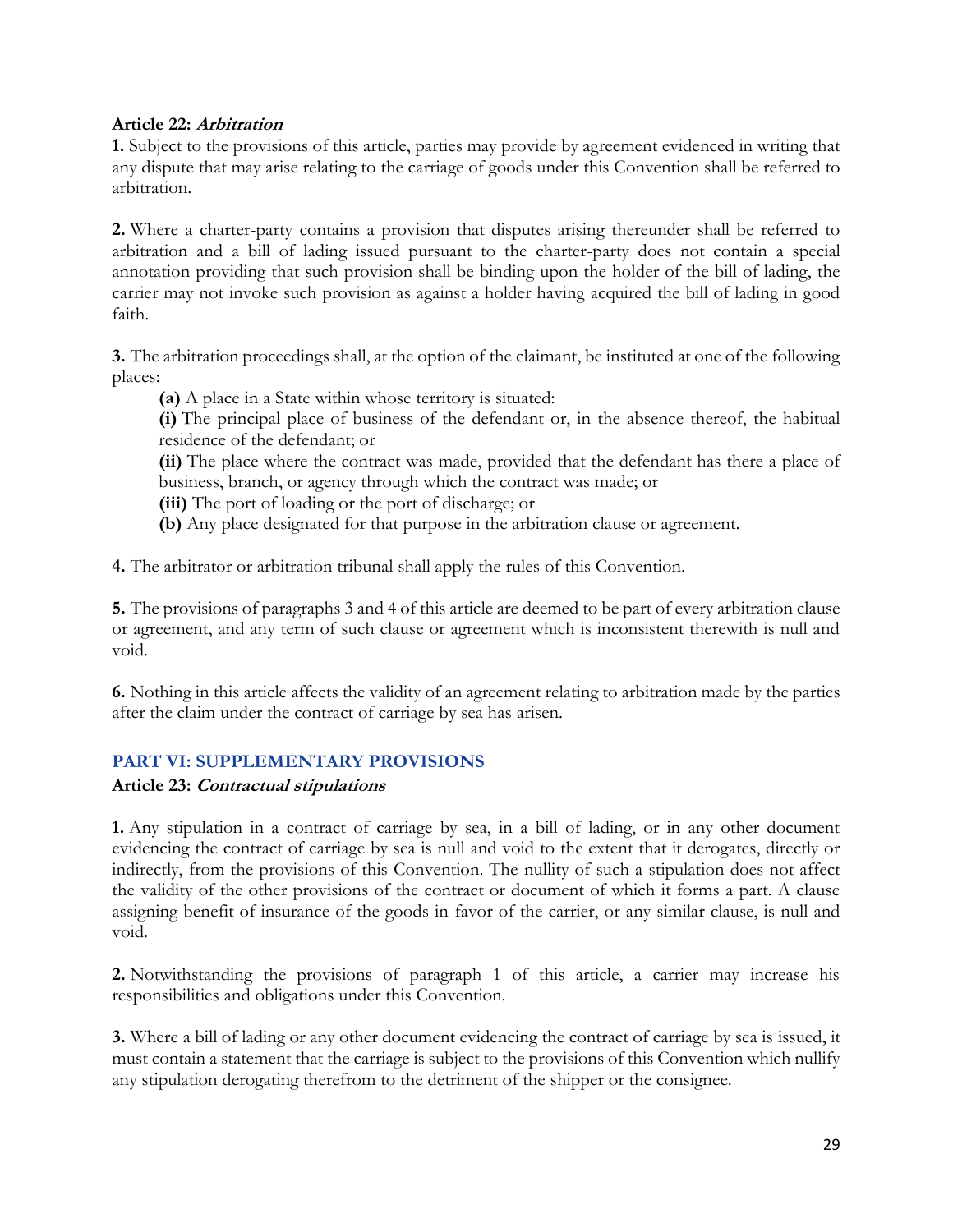**4.** Where the claimant in respect of the goods has incurred loss as a result of a stipulation which is null and void by virtue of the present article, or as a result of the omission of the statement referred to in paragraph 3 of this article, the carrier must pay compensation to the extent required in order to give the claimant compensation in accordance with the provisions of this Convention for any loss of or damage to the goods as well as for delay in delivery.

The carrier must, in addition, pay compensation for costs incurred by the claimant for the purpose of exercising his right, provided that costs incurred in the action where the foregoing provision is invoked are to be determined in accordance with the law of the State where proceedings are instituted.

## **Article 24: General average**

**1.** Nothing in this Convention shall prevent the application of provisions in the contract of carriage by sea or national law regarding the adjustment of general average.

**2.** With the exception of article 20, the provisions of this Convention relating to the liability of the carrier for loss of or damage to the goods also determine whether the consignee may refuse contribution in general average and the liability of the carrier to indemnify the consignee in respect of any such contribution made or any salvage paid.

## **Article 25: Other conventions**

**1**. This Convention does not modify the rights or duties of the carrier, the actual carrier and their servants and agents, provided for in international conventions or national law relating to the limitation of liability of owners of seagoing ships.

**2.** The provisions of articles 21 and 22 of this Convention do not prevent the application of the mandatory provisions of any other multilateral convention already in force at the date of this Convention [March 31, 1978] relating to matters dealt with in the said articles, provided that the dispute arises exclusively between parties having their principal place of business in States members of such other convention. However, this paragraph does not affect the application of paragraph 4 of article 22 of this Convention.

**3.** No liability shall arise under the provisions of this Convention for damage caused by a nuclear incident if the operator of a nuclear installation is liable for such damage:

**(a)** under either the Paris Convention of 29 July 1960 on Third Party Liability in the Field of Nuclear Energy as amended by the Additional Protocol of 28 January 1964 or the Vienna Convention of 21 May 1963 on Civil Liability for Nuclear Damage, or

**(b)** By virtue of national law governing the liability for such damage, provided that such law is in all respects as favorable to persons who may suffer damage as either the Paris or Vienna Conventions.

**4.** No liability shall arise under the provisions of this Convention for any loss of or damage to or delay in delivery of luggage for which the carrier is responsible under any international convention or national law relating to the carriage of passengers and their luggage by sea.

**5.** Nothing contained in this Convention prevents a Contracting State from applying any other international convention which is already in force at the date of this Convention and which applies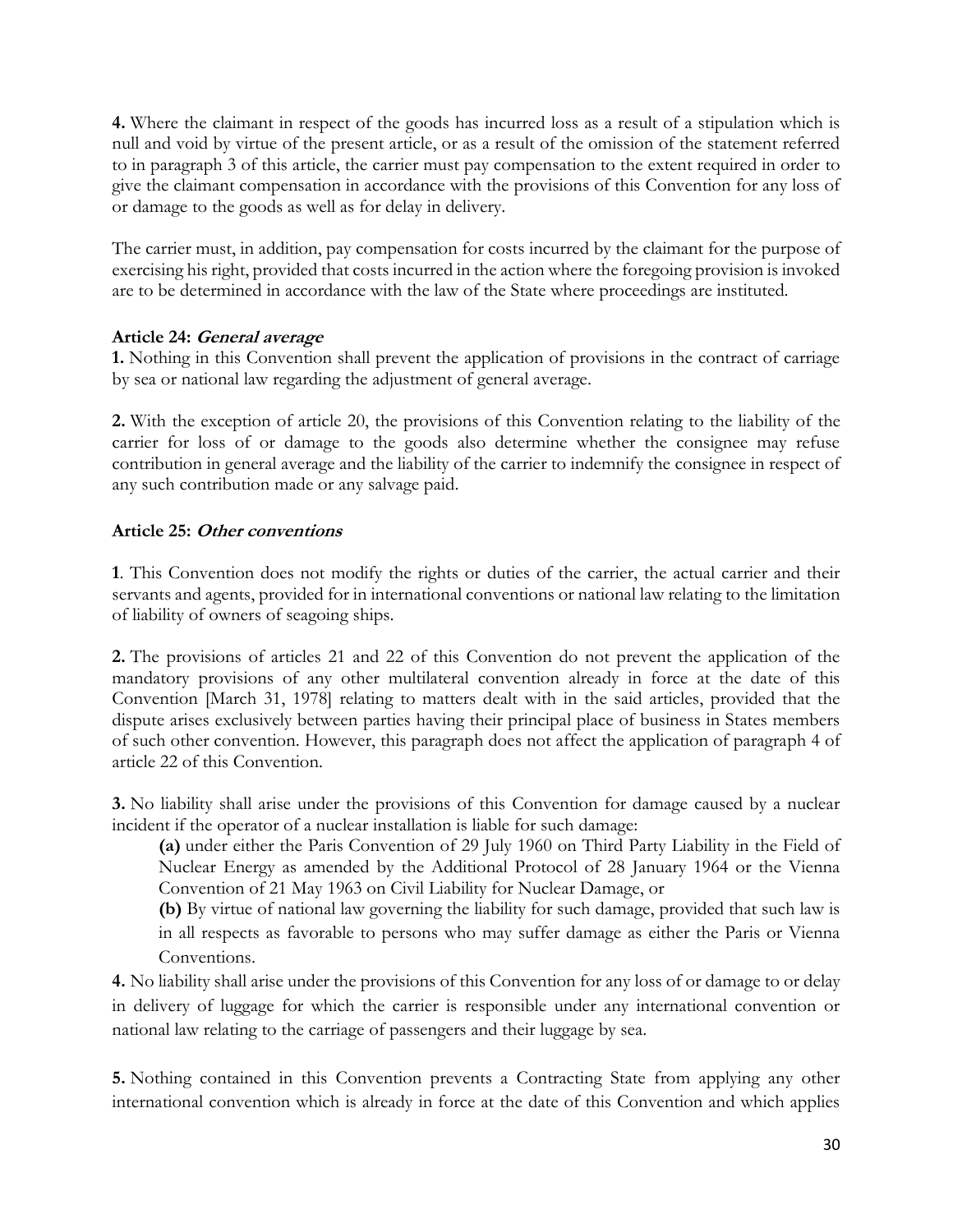mandatorily to contracts of carriage of goods primarily by a mode of transport other than transport by sea. This provision also applies to any subsequent revision or amendment of such an international convention.

## **Article 26: Unit of account**

- ❖ The unit of account referred to in article 6 of this Convention is the Special Drawing Right as defined by the International Monetary Fund. The amounts mentioned in article 6 are to be converted into the national currency of a State according to the value of such currency at the date of judgment or the date agreed upon by the parties.
- ❖ The value of a national currency, in terms of the Special Drawing Right, of a Contracting State which is a member of the International Monetary Fund is to be calculated in accordance with the method of valuation applied by the International Monetary Fund in effect at the date in question for its operations and transactions. The value of a national currency in terms of the Special Drawing Right of a Contracting State which is not a member of the International Monetary Fund is to be calculated in a manner determined by that State.
- ❖ Nevertheless, those States which are not members of the International Monetary Fund and whose law does not permit the application of the provisions of paragraph 1 of this article may, at the time of signature, or at the time of ratification, acceptance, approval, or accession or at any time thereafter, declare that the limits of liability provided for in this Convention to be applied in their territories shall be fixed as;
- $\cdot$  12,500 monetary units per package or other shipping unit or 37.5 monetary units per kilogram of the gross weight of the goods.
- $\bullet$  The monetary unit referred to in paragraph 2 of this article corresponds to sixty-five and a half milligrams of gold of millesimal fineness nine hundred. The conversion of the amounts referred to in paragraph 2 into the national currency is to be made according to the law of the State concerned.
- ❖ The calculation mentioned in the last sentence of paragraph 1 and the conversion mentioned in paragraph 3 of this article is to be made in such a manner as to express in the national currency of the Contracting State as far as possible the same real value for the amounts in article 6 as is expressed there in units of account. The Contracting States must communicate to the depositary the manner of calculation pursuant to paragraph 1 of this article, or the result of the conversion mentioned in paragraph 3 of this article, as the case may be, at the time of signature or when depositing their instruments of ratification, acceptance, approval or accession, or when availing themselves of the option provided for in paragraph 2 of this article and whenever there is a change in the manner of such calculation or in the result of such conversion.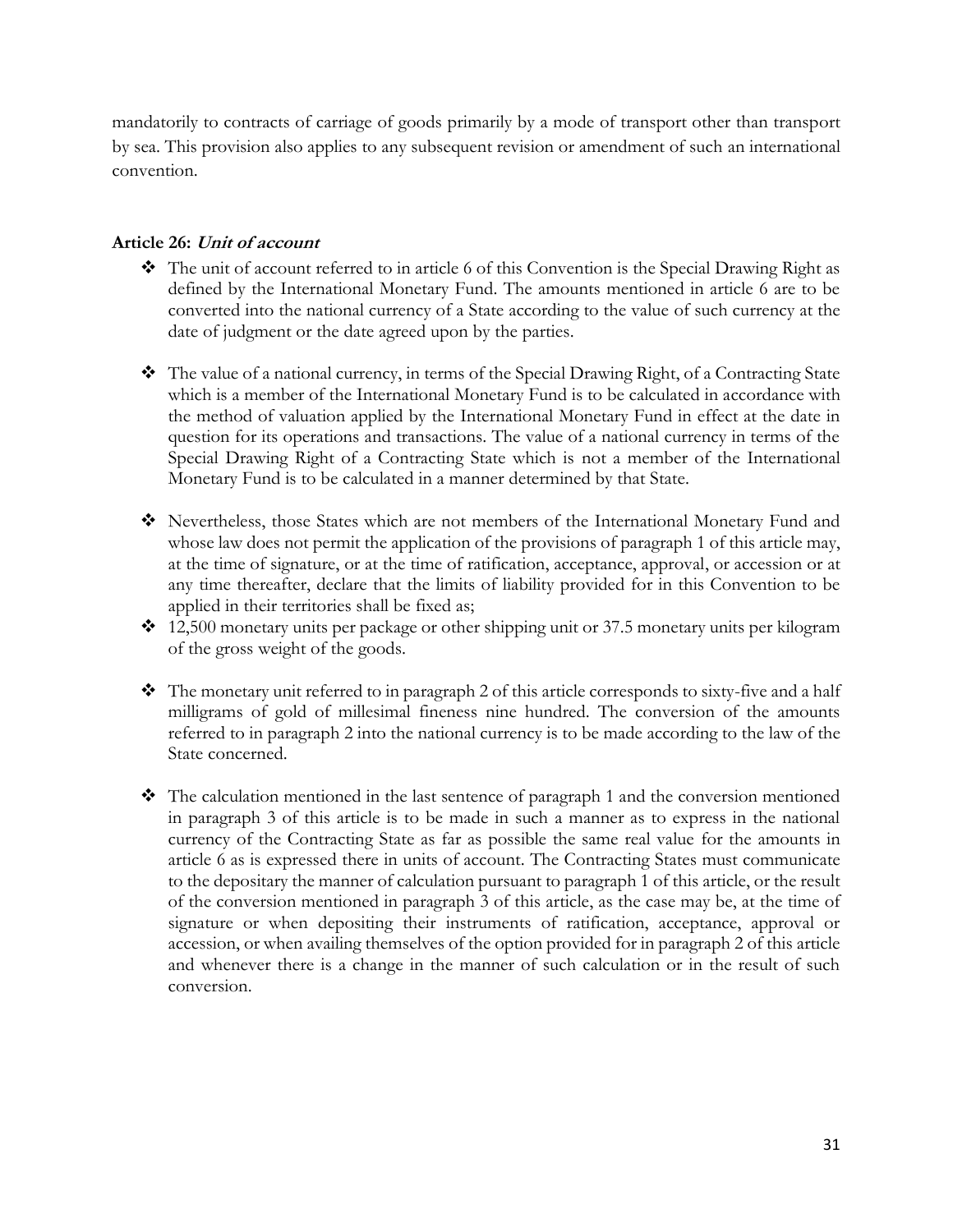## **PART VII: FINAL CLAUSES**

### **Article 27: Depositary**

The Secretary-General of the United Nations is hereby designated as the depositary of this Convention.

#### **Article 28: Signature, ratification, acceptance, approval, accession**

- ❖ This Convention is open for signature by all States until 30 April 1979 at the Headquarters of the United Nations, New York.
- ❖ This Convention is subject to ratification, acceptance, or approval by the signatory States.
- ❖ After 30 April 1979, this Convention will be open for accession by all States which are not signatory States.
- ❖ Instruments of ratification, acceptance, approval, and accession are to be deposited with the Secretary-General of the United Nations.

#### **Article 29: Reservations**

❖ No reservations may be made to this Convention.

### **Article 30: Entry into force**

- ❖ **T**his Convention enters into force on the first day of the month following the expiration of one year from the date of deposit of the 20th instrument of ratification, acceptance, approval, or accession.
- ❖ For each State which becomes a Contracting State to this Convention after the date of deposit of the 20th instrument of ratification, acceptance approval, or accession, this Convention enters into force on the first day of the month following the expiration of one year after the deposit of the appropriate instrument on behalf of that State.
- ❖ Each Contracting State shall apply the provisions of this Convention to contracts of carriage by sea concluded on or after the date of the entry into force of this Convention in respect of that State.

### **Article 31: Denunciation of other conventions**

- ❖ Upon becoming a Contracting State to this Convention, any State party to the International Convention for the Unification of Certain Rules relating to Bills of Lading signed at Brussels on 25 August 1924 (1924 Convention) must notify the Government of Belgium as the depositary of the 1924 Convention of its denunciation of the said Convention with a declaration that the denunciation is to take effect as from the date when this Convention enters into force in respect of that State.
- ❖ Upon the entry into force of this Convention under paragraph 1 of article 30, the depositary of this Convention must notify the Government of Belgium as the depositary of the 1924 Convention of the date of such entry into force, and of the names of the Contracting States in respect of which the Convention has entered into force.
- ❖ The provisions of paragraphs 1 and 2 of this article apply correspondingly in respect of States parties to the Protocol signed on 23 February 1968 to amend the